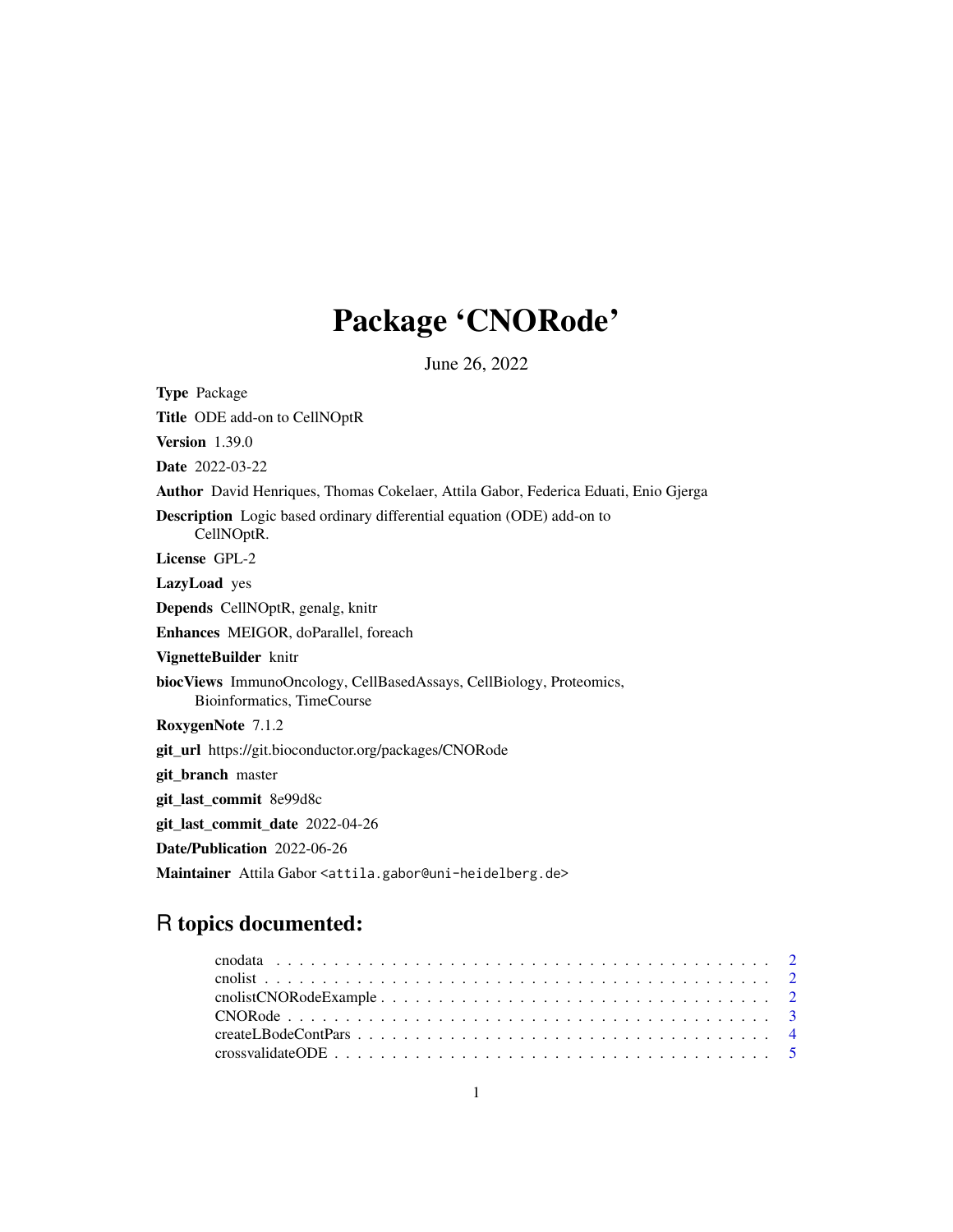<span id="page-1-0"></span>

|       | $minlpLBodeSSm \dots \dots \dots \dots \dots \dots \dots \dots \dots \dots \dots \dots \dots \dots \dots \dots \dots$ |    |
|-------|-----------------------------------------------------------------------------------------------------------------------|----|
|       |                                                                                                                       |    |
|       |                                                                                                                       |    |
|       |                                                                                                                       |    |
|       |                                                                                                                       |    |
|       |                                                                                                                       |    |
|       |                                                                                                                       |    |
|       |                                                                                                                       |    |
|       |                                                                                                                       |    |
|       |                                                                                                                       |    |
|       |                                                                                                                       |    |
| Index |                                                                                                                       | 35 |

cnodata *A cnodata from CellNoptR*

#### Description

A cnodata from CellNoptR to use with provided examples

cnolist *A cnolist from CellNoptR*

#### Description

A cnolist from CellNoptR to use with provided examples

cnolistCNORodeExample *A cnolist from CellNoptR*

#### Description

A cnolist from CellNoptR to use with provided CNORode examples.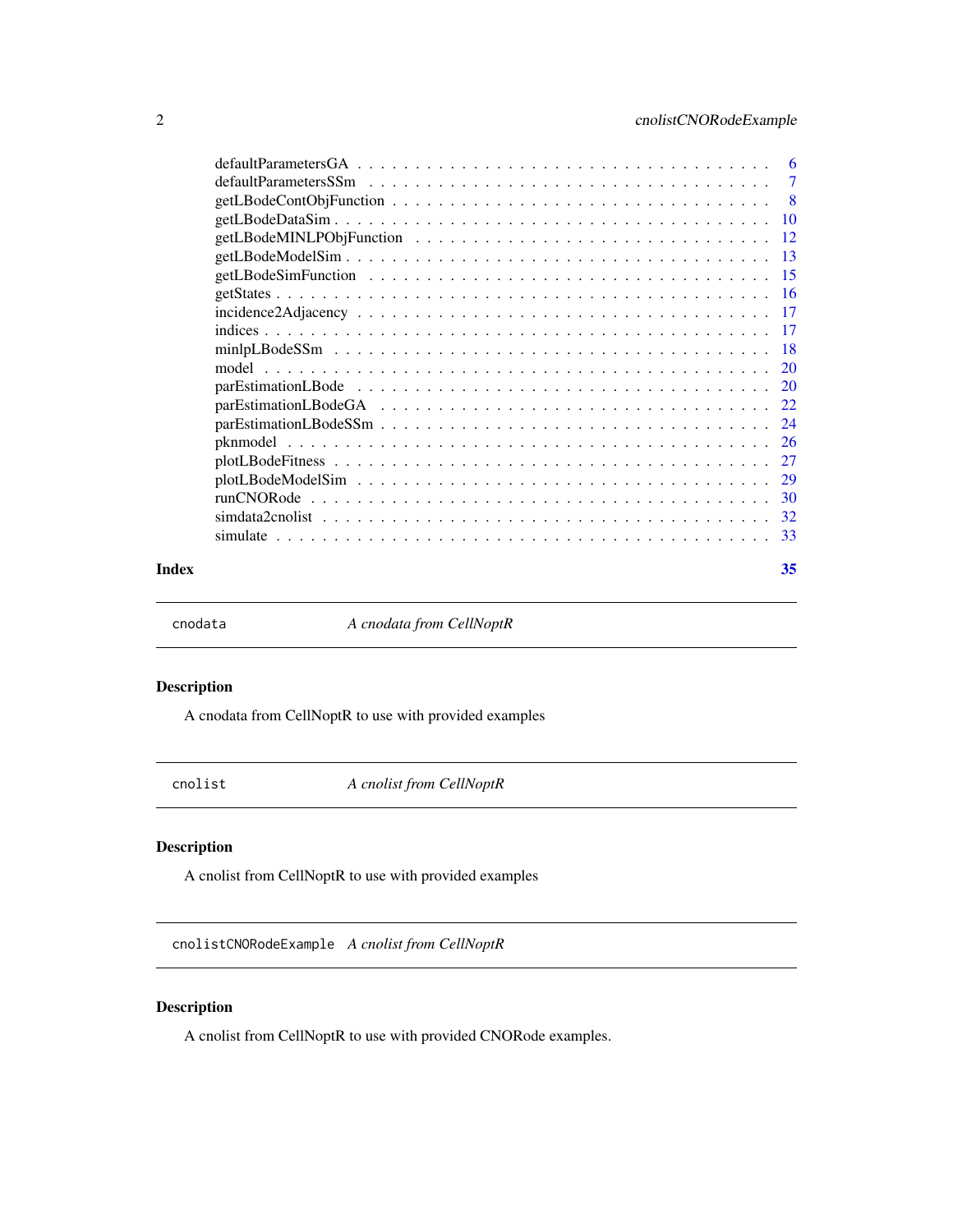<span id="page-2-1"></span><span id="page-2-0"></span>

#### Description

This package is used for the simulation and fitting of logic based ODE models based on the Odefy approach.

#### Details

| Package:  | <b>CNORode</b> |
|-----------|----------------|
| Type:     | Package        |
| Version:  | 1.2.0          |
| Date:     | 2012-03-14     |
| License:  | $GPL-3$        |
| LazyLoad: | yes            |

#### Author(s)

David Henriques, Thomas Cokelaer Maintainer: David Henriques <dhenriques@ebi.ac.uk>

#### References

Dominik Wittmann, Jan Krumsiek, Julio S. Rodriguez, Douglas Lauffenburger, Steffen Klamt, and Fabian Theis. Transforming boolean models to continuous models: methodology and application to t-cell receptor signaling. BMC Systems Biology, 3(1):98+, September 2009.

Egea, J.A., Maria, R., Banga, J.R. (2010) An evolutionary method for complex-process optimization. Computers & Operations Research 37(2): 315-324.

Egea, J.A., Balsa-Canto, E., Garcia, M.S.G., Banga, J.R. (2009) Dynamic optimization of nonlinear processes with an enhanced scatter search method. Industrial & Engineering Chemistry Research 49(9): 4388-4401.

Jan Krumsiek, Sebastian Polsterl, Dominik Wittmann, and Fabian Theis. Odefy - from discrete to continuous models. BMC Bioinformatics, 11(1):233+, 2010.

R. Serban and A. C. Hindmarsh, "CVODES: the Sensitivity-Enabled ODE Solver in SUNDIALS," Proceedings of IDETC/CIE 2005, Sept. 2005, Long Beach, CA. Also available as LLNL technical report UCRL-JP-200039.

C. Terfve, T. Cokelaer, A. MacNamara, D. Henriques, E. Goncalves, MK. Morris, M. van Iersel, DA Lauffenburger, J. Saez-Rodriguez. CellNOptR: a flexible toolkit to train protein signaling networks to data using multiple logic formalisms. BMC Systems Biology, 2012, 6:133: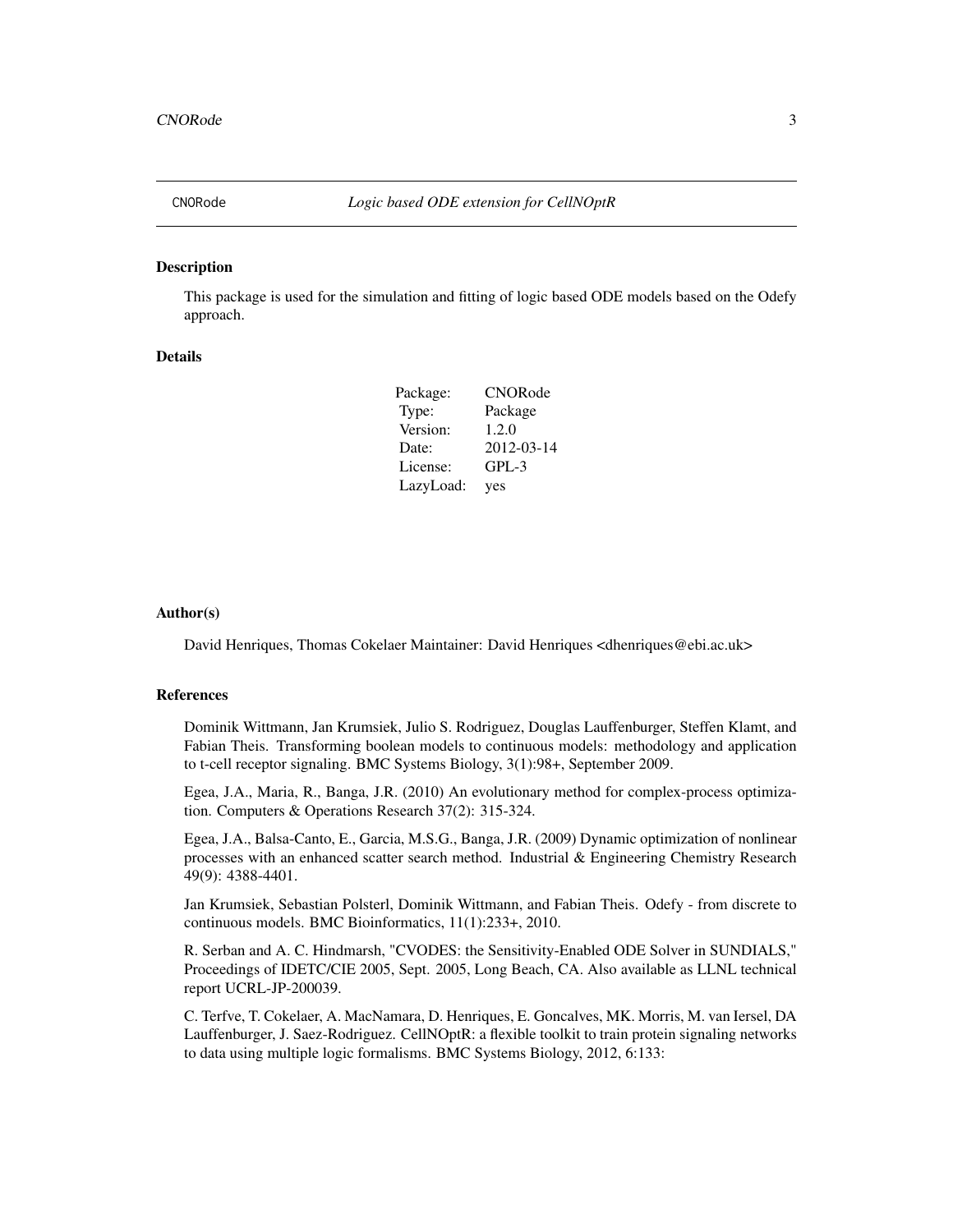#### <span id="page-3-0"></span>See Also

[CellNOptR](#page-0-0), [parEstimationLBode](#page-19-1), [getLBodeModelSim](#page-12-1), [parEstimationLBode](#page-19-1) [plotLBodeFitness](#page-26-1).

<span id="page-3-1"></span>createLBodeContPars *Create a list with ODE parameter information needed to perform parameter estimation*

#### Description

Creates a list with the continuous parameters to simulate the model, upper and lower bounds for the parameter estimation, parameters names, indices of the parameters and other information.

#### Usage

createLBodeContPars(model, LB\_n = 1, LB\_k =  $0.1$ , LB\_tau =  $0.01$ , UB\_n = 5, UB\_k = 0.9, UB\_tau = 10, default\_n = 3, default\_k = 0.5,  $default\_tau = 1$ ,  $LB\_in = c()$ ,  $UB\_in = c()$ ,  $opt\_n = TRUE$ ,  $opt\_k = TRUE$ , opt\_tau = TRUE, random = FALSE)

| model       | The logic model to be simulated.                                                                                 |
|-------------|------------------------------------------------------------------------------------------------------------------|
| $LB_n$      | A numeric value to be used as lower bound for all parameters of type n.                                          |
| $LB_k$      | A numeric value to be used as lower bound for all parameters of type k.                                          |
| LB_tau      | A numeric value to be used as lower bound for all parameters of type tau.                                        |
| UB_n        | A numeric value to be used as upper bound for all parameters of type n.                                          |
| UB_k        | A numeric value to be used as upper bound for all parameters of type k.                                          |
| UB_tau      | A numeric value to be used as upper bound for all parameters of type tau.                                        |
| default_n   | The default parameter to be used for every parameter of type n.                                                  |
| default_k   | The default parameter to be used for every parameter of type k.                                                  |
| default_tau | The default parameter to be used for every parameter of type tau.                                                |
| LB_in       | An array with the the same length as ode_parameters\$parValues with lower<br>bounds for each specific parameter. |
| UB_in       | An array with the the same length as ode_parameters\$parValues with upper<br>bounds for each specific parameter. |
| opt_n       | Add all parameter n to the index of parameters to be fitted.                                                     |
| opt_k       | Add all parameter k to the index of parameters to be fitted.                                                     |
| opt_tau     | Add all parameter tau to the index of parameters to be fitted.                                                   |
| random      | logical value that determines that a random solution is for the parameters to be<br>optimized.                   |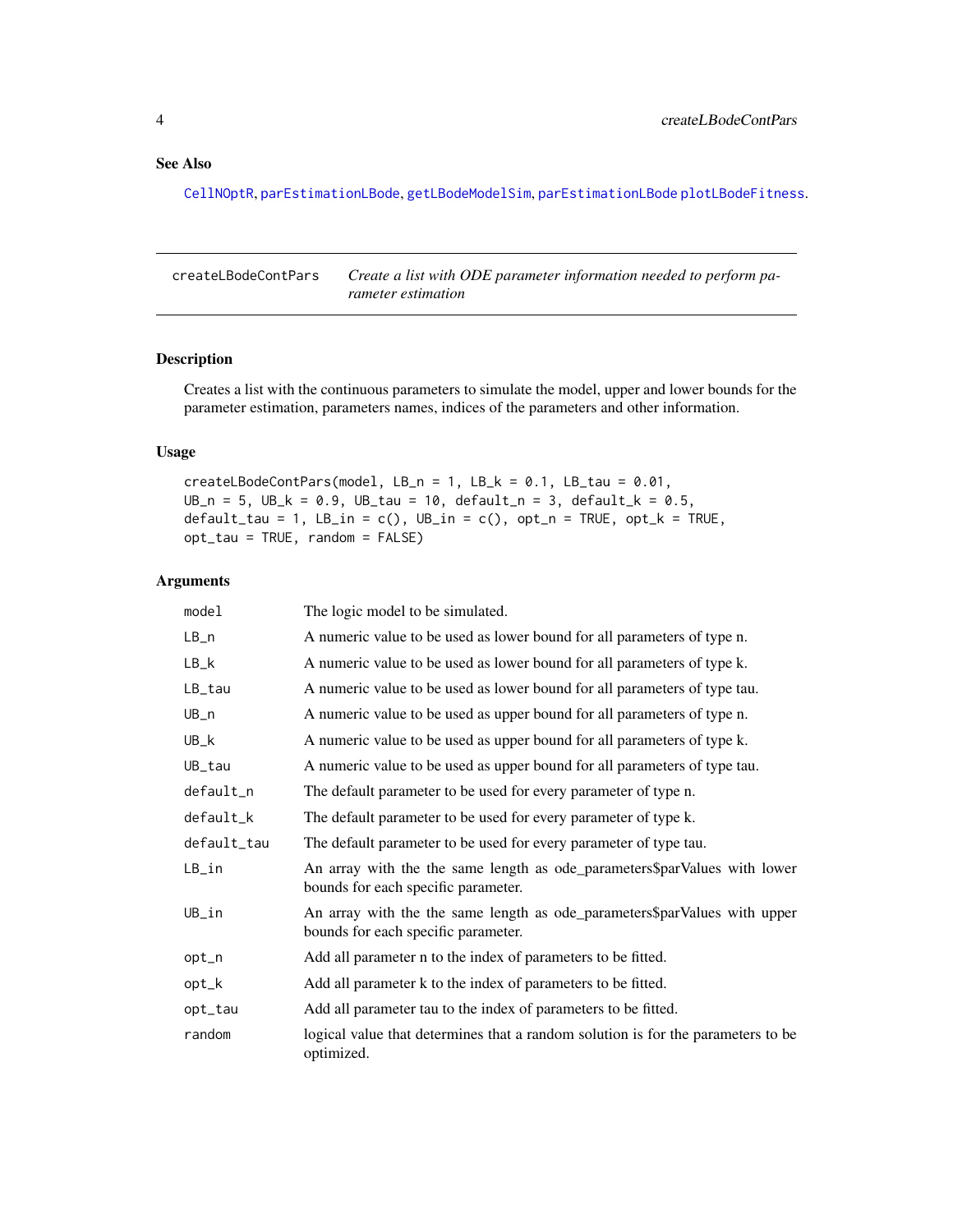#### <span id="page-4-0"></span>crossvalidateODE 5

#### Value

| parNames  | An array containing the names of the parameters.                                  |
|-----------|-----------------------------------------------------------------------------------|
| parValues | An array containing the values of the parameters, in the same order as the names. |
|           | index_opt_pars An array containing the indexes for the parameters to be fitted.   |
| index_n   | An array containing the indexes of the parameters of type n.                      |
| index_k   | An array containing the indexes of the parameters of type k.                      |
| index_tau | An array containing the indexes of the parameters of type tau.                    |
| <b>LB</b> | An array containing the lower bound for each parameter.                           |
| <b>UB</b> | An array containing the upper bound for each parameter.                           |

#### Author(s)

David Henriques, Thomas Cokelaer

#### Examples

```
library(CNORode)
data("ToyCNOlist",package="CNORode");
data("ToyModel",package="CNORode");
data("ToyIndices",package="CNORode");
ode_parameters=createLBodeContPars(model, opt_n=FALSE,default_n=2,
random=TRUE,LB_k=0.25,UB_k=0.8,LB_tau=0.01,UB_tau=10);
```
crossvalidateODE *Crossvalidate ODE model*

#### Description

k-fold crossvalidation for logic ODE model

#### Usage

```
crossvalidateODE(
  CNOlist,
 model,
  nfolds = 10,
  foldid = NULL,
  type = "datapoint",
  parallel = FALSE,
  ode_parameters = NULL,
 paramsSSm = NULL,
 method = "essm"
)
```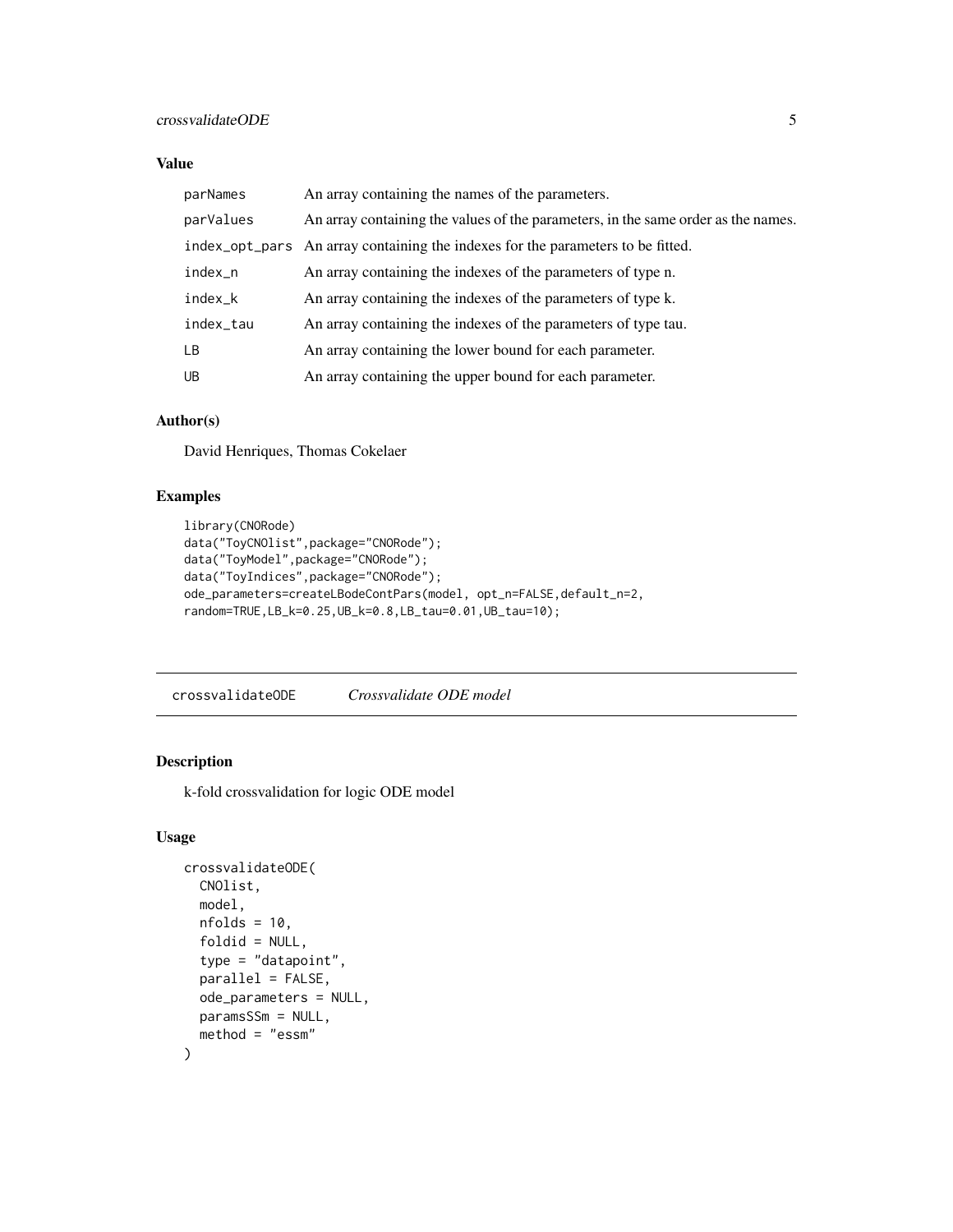#### <span id="page-5-0"></span>Arguments

| CNOlist   | Cnolist which contains all the experiments                                                                                                                                                                                                                                                                                                                |
|-----------|-----------------------------------------------------------------------------------------------------------------------------------------------------------------------------------------------------------------------------------------------------------------------------------------------------------------------------------------------------------|
| model     | a model prepared for the training                                                                                                                                                                                                                                                                                                                         |
| nfolds    | number of folds - default is 10. Although nfolds can be as large as the sample<br>size (leave-one-out CV), it is not recommended for large datasets.                                                                                                                                                                                                      |
| foldid    | an optional vector of values between '1' and 'nfold' identifying what fold each<br>observation is in. If supplied, 'nfold' can be missing.                                                                                                                                                                                                                |
| type      | define the way to do the crossvalidation. The default is 'type="datapoint"',<br>which assigns the data randomly into folds. The option 'type="experiment"<br>uses whole experiments for crossvalidation (all data corresponding to a cue com-<br>bination). The 'type=observable' uses the subset of nodes across all experiments<br>for crossvalidation. |
| parallel  | use for parallel execution, requires the doParallel package                                                                                                                                                                                                                                                                                               |
|           | ode_parameters list of fitted logic ODE parameter                                                                                                                                                                                                                                                                                                         |
| paramsSSm | parameters for the SSm optimizer for running the optimization in crossvalidation                                                                                                                                                                                                                                                                          |
| method    | Selection of optimization method: only "ga" or "essm" arguments are accepted                                                                                                                                                                                                                                                                              |

#### Details

Does a k-fold cross-validation for logic ODE CellNOpt models. In k-iterations a fraction of the data is eliminated from the CNOlist. The model is trained on the remaining data and then the model predicts the held-out data. Then the prediction accuracy is reported for each iteration.

#### See Also

[parEstimationLBode](#page-19-1)

defaultParametersGA *Create default options to perform parameter estimation with a genetic algorithm.*

#### Description

This function returns a list with several arguments for performing parameter estimation with the genetic algorithm from the package genalg.

#### Usage

defaultParametersGA()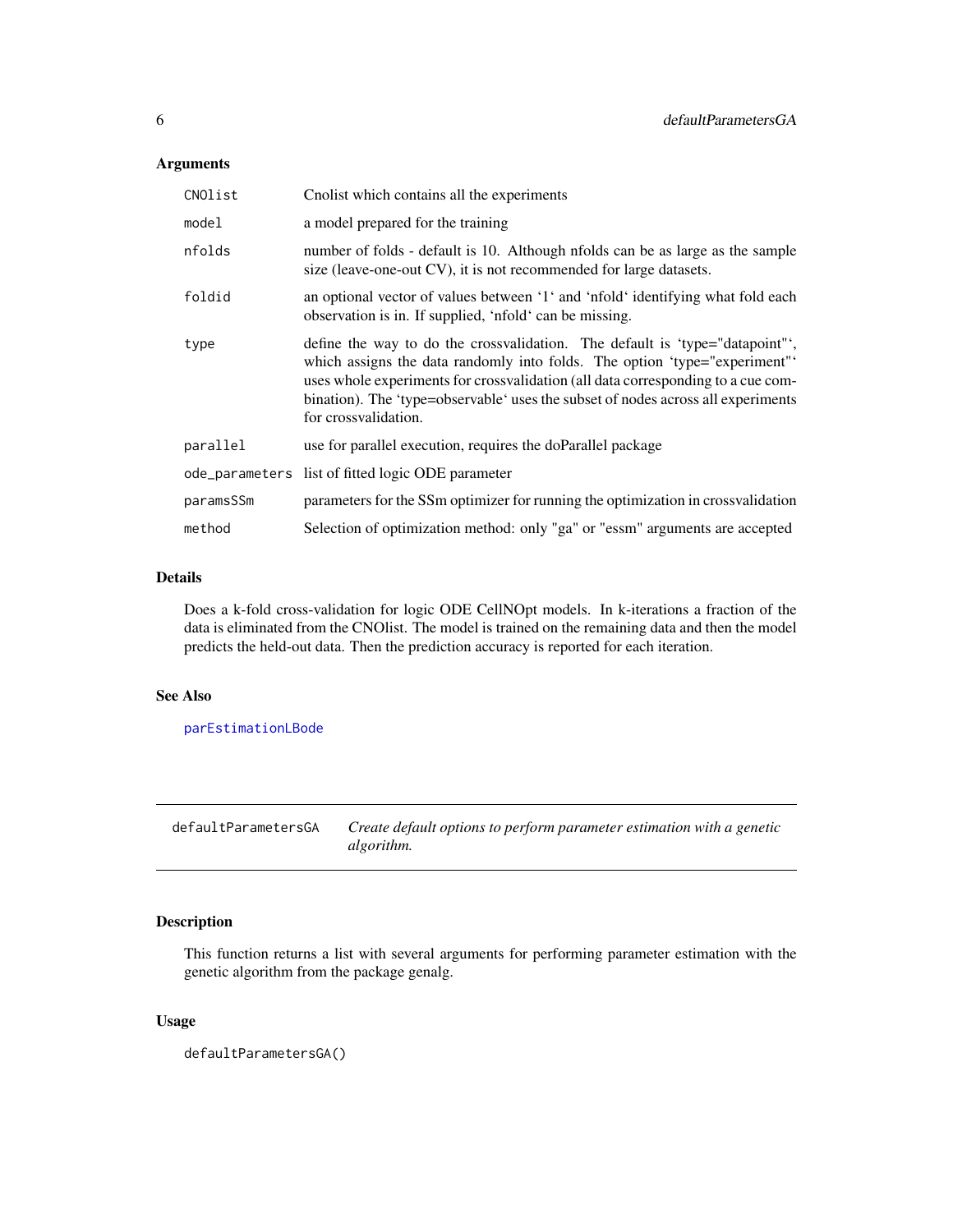#### <span id="page-6-0"></span>Value

| mutationChance    | NA          |
|-------------------|-------------|
| popSize           | 200         |
| iters             | 100         |
| elitism           | NA          |
| time              | 1           |
| monitor           | <b>TRUE</b> |
| verbose           | 0           |
| transfer_function |             |
|                   | 3           |
| reltol            | $1e-04$     |
| atol              | 0.001       |
| maxStepSize       | Inf         |
| maxNumSteps       | $1e+0.5$    |
| maxErrTestsFails  |             |
|                   | 50          |
| nan_fac = 1       | 0           |

#### Author(s)

David Henriques, Thomas Cokelaer

#### See Also

[CellNOptR](#page-0-0) [parEstimationLBode](#page-19-1) [parEstimationLBodeGA](#page-21-1)

defaultParametersSSm *Create default options to perform parameter estimation with scatter search meta-heuristic.*

#### Description

This function returns a list with several arguments for performing parameter estimation with scatter search meta-heuristic algorithm from the package essR.

#### Usage

defaultParametersSSm()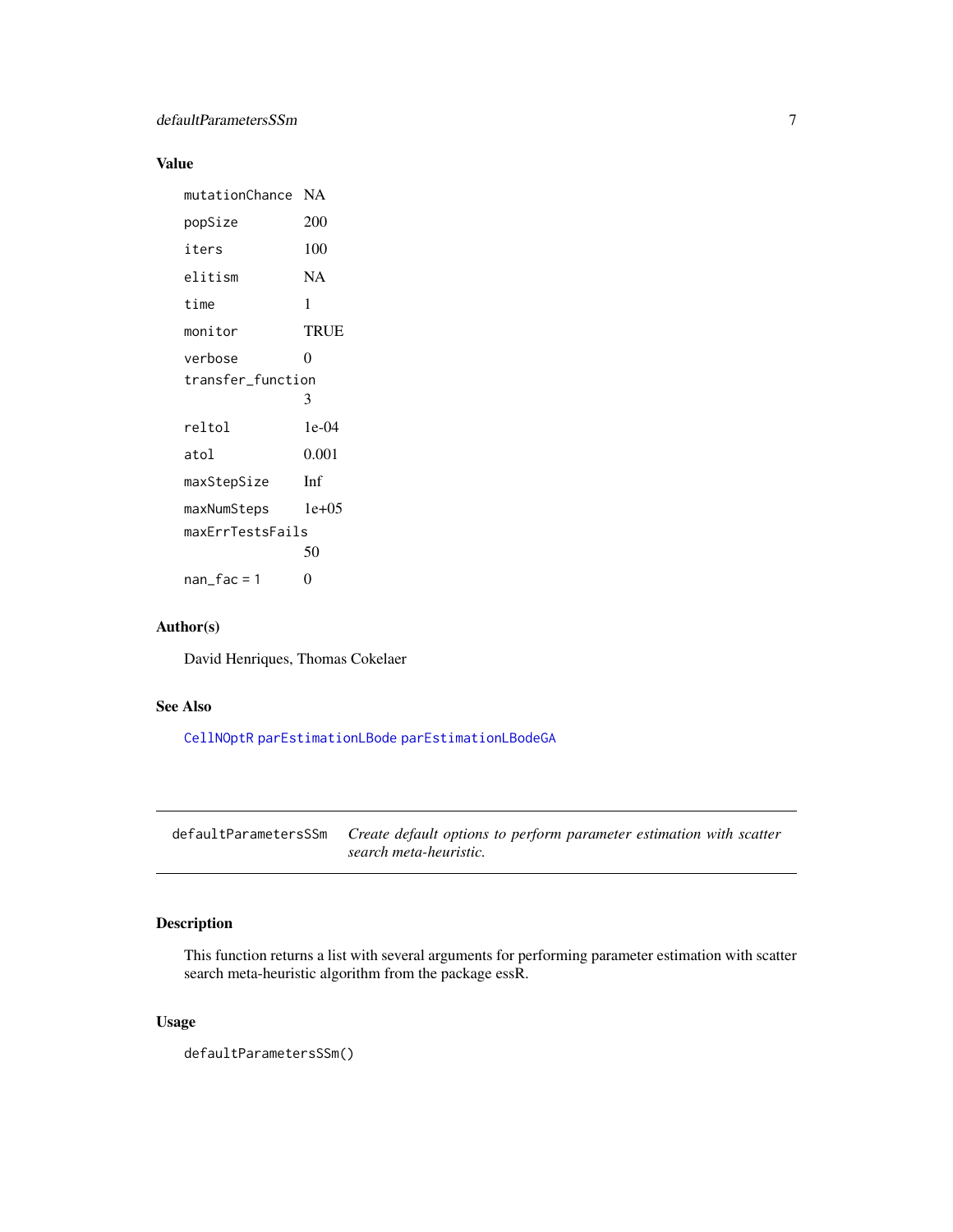#### Value

maxeval Inf maxtime 100 ndiverse NULL dim\_refset NULL local\_solver NULL verbose 0 transfer\_function 3 reltol 1e-04 atol 0.001 maxStepSize Inf maxNumSteps 1e+05 maxErrTestsFails 50 nan\_fac 1 lambda\_tau 0 lambda\_k 0 bootstrap 0 SSpenalty\_fac 0 SScontrolPenalty\_fac 0 boot\_seed sample(1:10000,1)

#### Author(s)

David Henriques, Thomas Cokelaer, Federica Eduati

#### See Also

[CellNOptR](#page-0-0) [parEstimationLBode](#page-19-1) [parEstimationLBodeSSm](#page-23-1)

<span id="page-7-1"></span>getLBodeContObjFunction

*Returns the objective function to perform parameter estimation.*

#### Description

This function configures returns the objective function that can be used to evaluate the fitness of a logic based ODE model using a particular set of parameters. This function can be particularly useful if you are planing to couple a nonlinear optimization solver. The returned value of the objective function corresponds to the mean squared value normalized by the number of data points.

<span id="page-7-0"></span>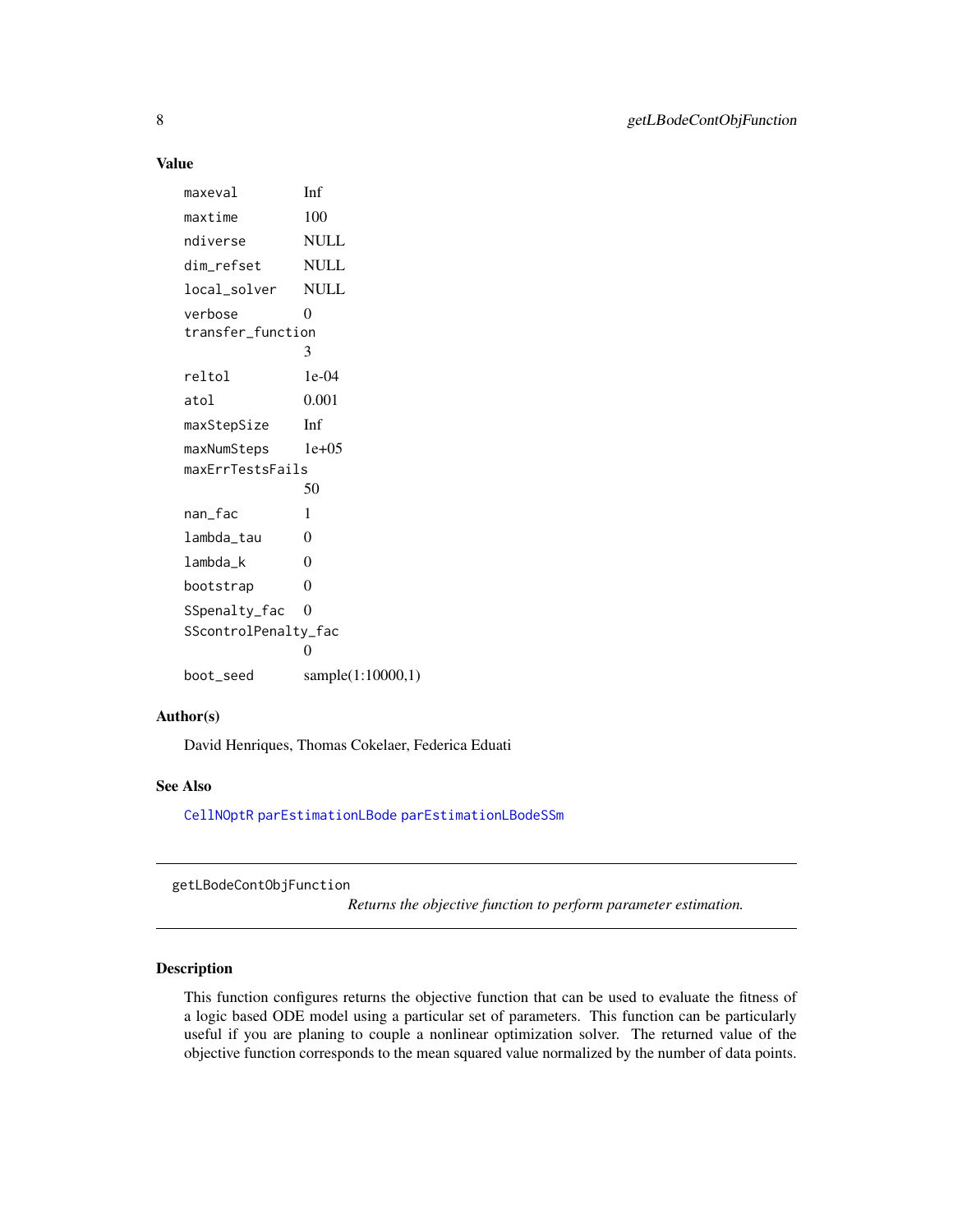#### <span id="page-8-0"></span>Usage

```
getLBodeContObjFunction(cnolist, model, ode_parameters, indices=NULL, time = 1,
verbose = 0, transfer_function = 3, reltol = 1e-04, atol = 0.001, maxStepSize = Inf,
maxNumSteps = 1e+05, maxErrTestsFails = 50, nan_fac = 1, lambda_tau=0, lambda_k=0,
bootstrap=F, SSpenalty_fac=0, SScontrolPenalty_fac=0, boot_seed=sample(1:10000,1))
```

| cnolist              | A list containing the experimental design and data.                                                                                                                                                                                                                             |
|----------------------|---------------------------------------------------------------------------------------------------------------------------------------------------------------------------------------------------------------------------------------------------------------------------------|
| model                | The logic model to be simulated.                                                                                                                                                                                                                                                |
| ode_parameters       | A list with the ODEs parameter information. Obtained with createLBodeContPars.                                                                                                                                                                                                  |
| indices              | Indices to map data in the model. Obtained with indexFinder function from<br>CellNOptR.                                                                                                                                                                                         |
| time                 | An integer with the index of the time point to start the simulation. Default is 1.                                                                                                                                                                                              |
| verbose              | A logical value that triggers a set of comments.                                                                                                                                                                                                                                |
| transfer_function    |                                                                                                                                                                                                                                                                                 |
|                      | The type of used transfer. Use 1 for no transfer function, 2 for Hill function and<br>3 for normalized Hill function.                                                                                                                                                           |
| reltol               | Relative Tolerance for numerical integration.                                                                                                                                                                                                                                   |
| atol                 | Absolute tolerance for numerical integration.                                                                                                                                                                                                                                   |
| maxStepSize          | The maximum step size allowed to ODE solver.                                                                                                                                                                                                                                    |
| maxNumSteps          | The maximum number of internal steps between two points being sampled be-<br>fore the solver fails.                                                                                                                                                                             |
| maxErrTestsFails     |                                                                                                                                                                                                                                                                                 |
|                      | Specifies the maximum number of error test failures permitted in attempting one<br>step.                                                                                                                                                                                        |
| nan_fac              | A penalty for each data point the model is not able to simulate. We recommend<br>higher than 0 and smaller that 1.                                                                                                                                                              |
| lambda_tau           | Tunable regularisation parameters to penalise L1-norm of parameters tau and<br>induce sparsity. We recommend testing values between 0 and 100 (in log scale)<br>to find best compromise between good fit and sparse model. Default =0, corre-<br>sponding to no regularisation. |
| lambda_k             | Tunable regularisation parameters to penalise L1-norm of parameters k and in-<br>duce sparsity. We recommend testing values between 0 and 100 (in log scale)<br>to find best compromise between good fit and sparse model. Default =0, corre-<br>sponding to no regularisation. |
| bootstrap            | If set to TRUE performs random sampling with replacement of the measure-<br>ments used in the optimisation (to be run multiple times to get bootstrapped<br>distribution of parameters). Default =FALSE, no bootstrapping.                                                      |
| SSpenalty_fac        | Penalty factor for penalising solutions which do not reach steady state. Default<br>$=0.$                                                                                                                                                                                       |
| SScontrolPenalty_fac |                                                                                                                                                                                                                                                                                 |
|                      | Penalty factor for penalising solutions for which the control (unperturbed) con-<br>dition (assumed to be first row) does not reach steady state. Default =0.                                                                                                                   |
| boot_seed            | Seed used for random sampling if bootstrap=TRUE. Default chose random seed<br>between 0 and 10000                                                                                                                                                                               |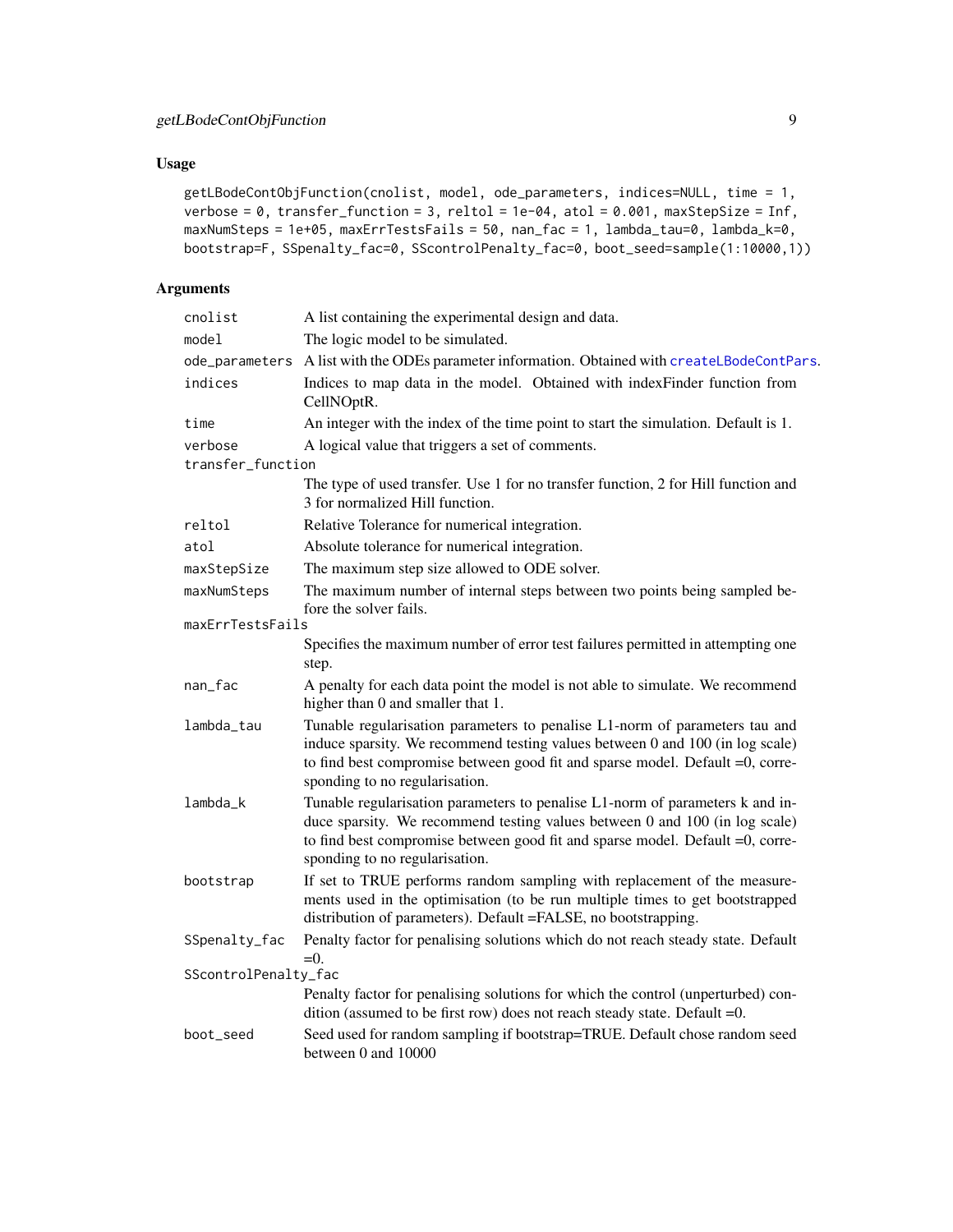#### <span id="page-9-0"></span>Details

Check [CellNOptR](#page-0-0) for details about the cnolist and the model format. For more details in the configuration of the ODE solver check the CVODES manual.

#### Value

Returns a function to evaluate the model fitness. This function receives a vector containing both continuous parameters and integer values representing which reactions should be kept in the model.

#### Author(s)

David Henriques, Thomas Cokelaer, Federica Eduati

#### See Also

[CellNOptR](#page-0-0) [createLBodeContPars](#page-3-1)

#### Examples

```
library(CNORode)
data("ToyCNOlist",package="CNORode");
data("ToyModel",package="CNORode");
data("ToyIndices",package="CNORode");
```
ode\_parameters=createLBodeContPars(model,random=TRUE); minlp\_obj\_function=getLBodeContObjFunction(cnolistCNORodeExample, model,ode\_parameters,indices);

x=ode\_parameters\$parValues;

```
f=minlp_obj_function(x);
```
getLBodeDataSim *Simulate value signals a CNO list With Logic-Based ODEs.*

#### Description

This function receives a set of inputs, namely the cnolist and the model and returns a list with the same size of the cnolist\$valueSignals.

#### Usage

```
getLBodeDataSim(cnolist, model, ode_parameters = NULL, indices = NULL,
timeSignals=NULL, time = 1, verbose = 0, transfer_function = 3,
reltol = 1e-04, atol = 0.001, maxStepSize = Inf, maxNumSteps = 1e+05,
maxErrTestsFails = 50)
```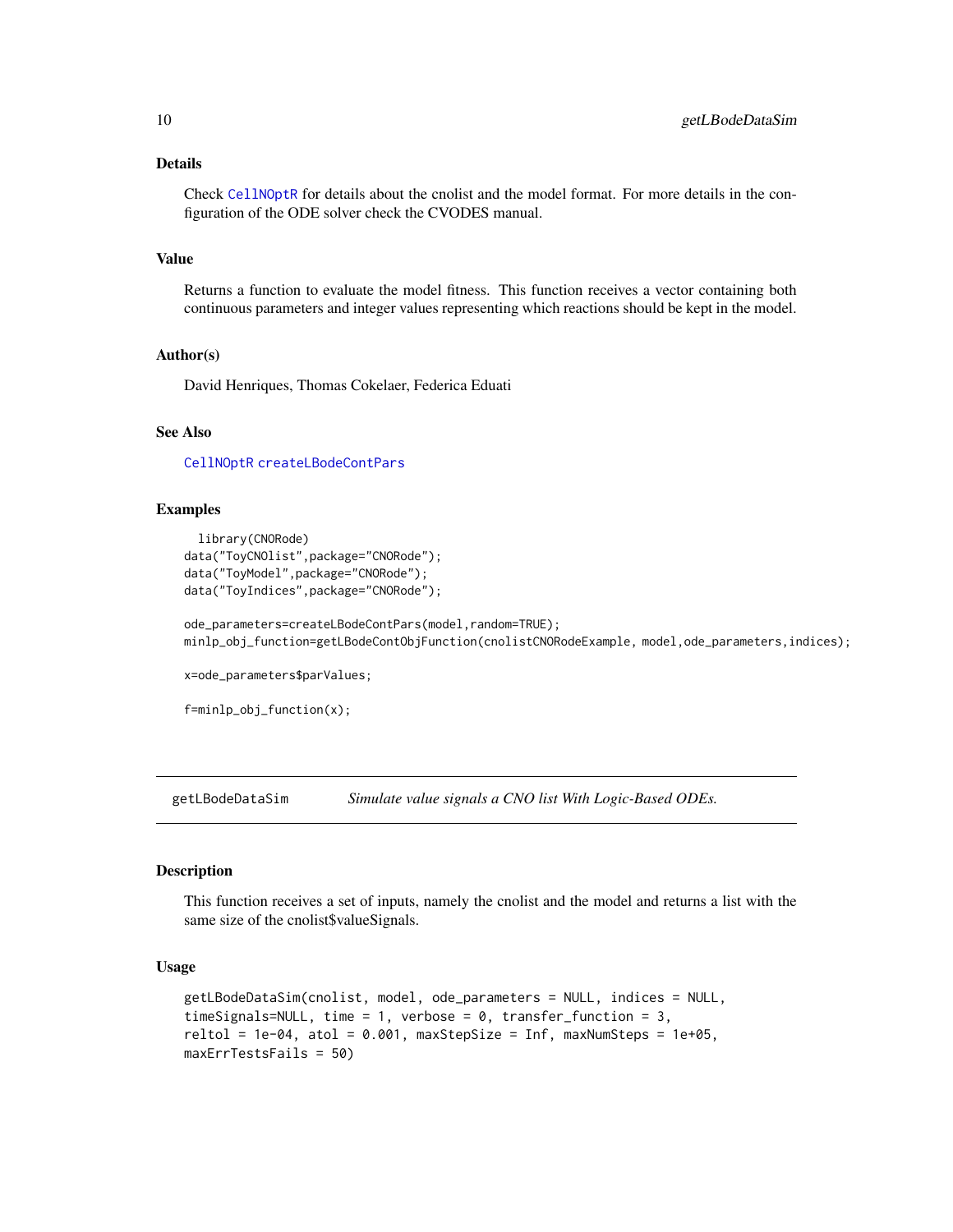#### <span id="page-10-0"></span>Arguments

| cnolist           | A list containing the experimental design and data.                                                                             |  |
|-------------------|---------------------------------------------------------------------------------------------------------------------------------|--|
| model             | A list with the ODEs parameter information. Obtained with createLBodeContPars.                                                  |  |
|                   | ode_parameters A list with the ODEs parameter information. Obtained with makeParameterList<br>function.                         |  |
| indices           | Indices to map data in the model. Obtained with index Finder function from<br>CellNOptR.                                        |  |
| timeSignals       | An array containing a different timeSignals. If you use this argument, it will<br>also modify the dimensions from valueSignals. |  |
| time              | An integer with the index of the time point to start the simulation. Default is 1.                                              |  |
| verbose           | A logical value that triggers a set of comments.                                                                                |  |
| transfer function |                                                                                                                                 |  |
|                   | The type of used transfer. Use 1 for no transfer function, 2 for Hill function and<br>3 for normalized Hill function.           |  |
| reltol            | Relative Tolerance for numerical integration.                                                                                   |  |
| atol              | Absolute tolerance for numerical integration.                                                                                   |  |
| maxStepSize       | The maximum step size allowed to ODE solver.                                                                                    |  |
| maxNumSteps       | The maximum number of internal steps between two points being sampled be-<br>fore the solver fails.                             |  |
| maxErrTestsFails  |                                                                                                                                 |  |
|                   | Specifies the maximum number of error test failures permitted in attempting one<br>step.                                        |  |

#### Details

Check [CellNOptR](#page-0-0) for details about the cnolist and the model format. For more details in the configuration of the ODE solver check the CVODES manual.

#### Value

Returns a list with simulated data that has the same structure as the cnolist\$valueSignals. One matrix for each time-point.

#### Author(s)

David Henriques, Thomas Cokelaer

#### See Also

[CellNOptR](#page-0-0) [parEstimationLBode](#page-19-1) [parEstimationLBodeSSm](#page-23-1)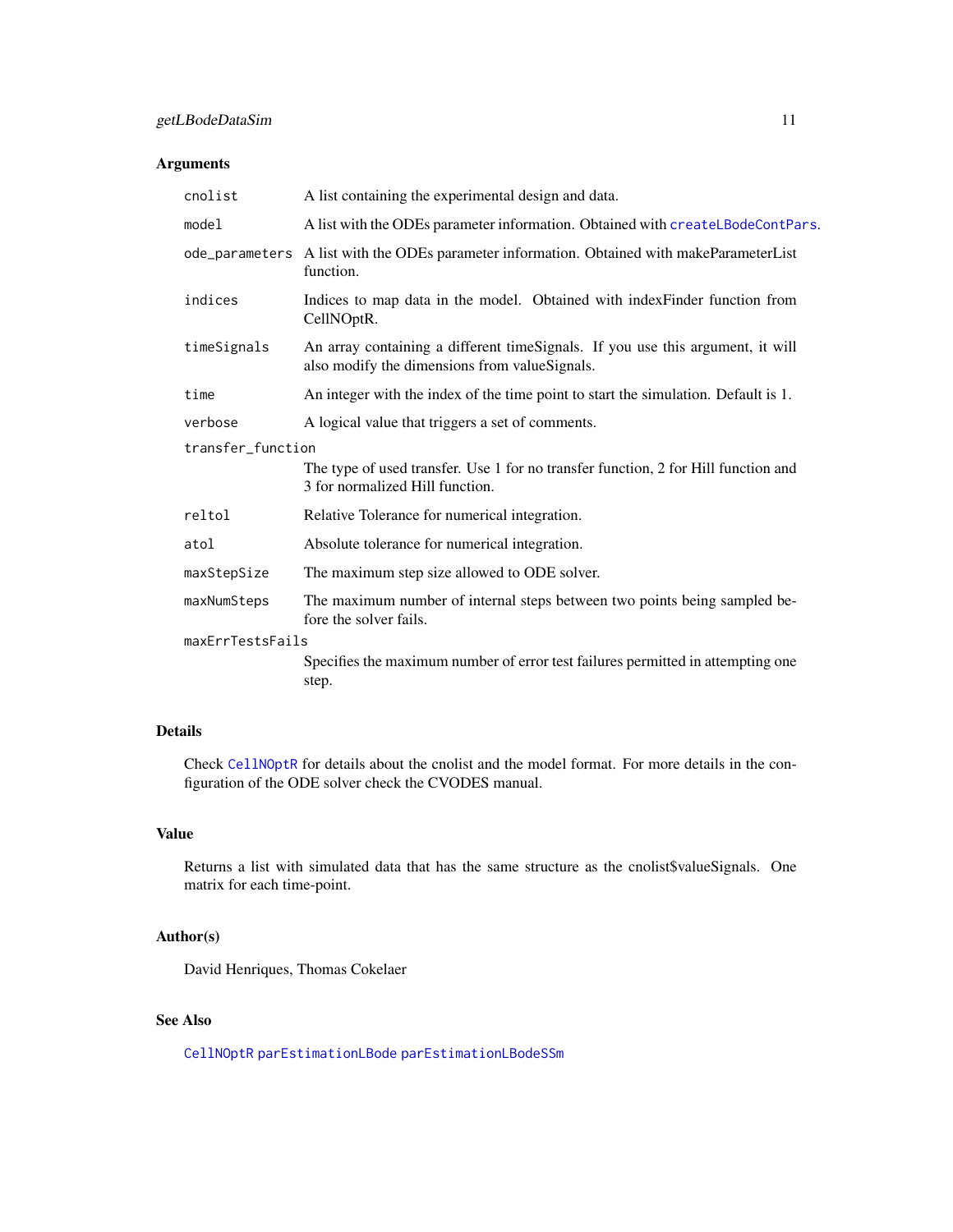#### Examples

```
library(CNORode)
data("ToyCNOlist",package="CNORode");
data("ToyModel",package="CNORode");
data("ToyIndices",package="CNORode");
dataSimulation=getLBodeDataSim(cnolistCNORodeExample, model,indices=indices);
```
<span id="page-11-1"></span>getLBodeMINLPObjFunction

*Get the objective function to evaluate the fitness of a given model structure and set of parameters.*

#### Description

This function configures returns the objective function that can be used to evaluate the fitness of a logic based ODE model using a particular set of parameters and model structure. This function can be particular useful if you are planing to couple a mixed integer nonlinear programming optimization solver. The returned value of the objective function corresponds to the mean squared value.

#### Usage

```
getLBodeMINLPObjFunction(cnolist, model, ode_parameters, indices=NULL, time = 1,
verbose = \theta, transfer_function = 3, reltol = 1e-\theta4, atol = 0.001, maxStepSize = Inf,
maxNumSteps = 1e+05, maxErrTestsFails = 50, nan_fac = 1)
```

| cnolist           | A list containing the experimental design and data.                                                                   |  |
|-------------------|-----------------------------------------------------------------------------------------------------------------------|--|
| model             | The logic model to be simulated.                                                                                      |  |
|                   | ode_parameters A list with the ODEs parameter information. Obtained with createLBodeContPars.                         |  |
| indices           | Indices to map data in the model. Obtained with index Finder function from<br>CellNOptR.                              |  |
| time              | An integer with the index of the time point to start the simulation. Default is 1.                                    |  |
| verbose           | A logical value that triggers a set of comments.                                                                      |  |
| transfer_function |                                                                                                                       |  |
|                   | The type of used transfer. Use 1 for no transfer function, 2 for Hill function and<br>3 for normalized Hill function. |  |
| reltol            | Relative Tolerance for numerical integration.                                                                         |  |
| atol              | Absolute tolerance for numerical integration.                                                                         |  |
| maxStepSize       | The maximum step size allowed to ODE solver.                                                                          |  |
| maxNumSteps       | The maximum number of internal steps between two points being sampled be-<br>fore the solver fails.                   |  |

<span id="page-11-0"></span>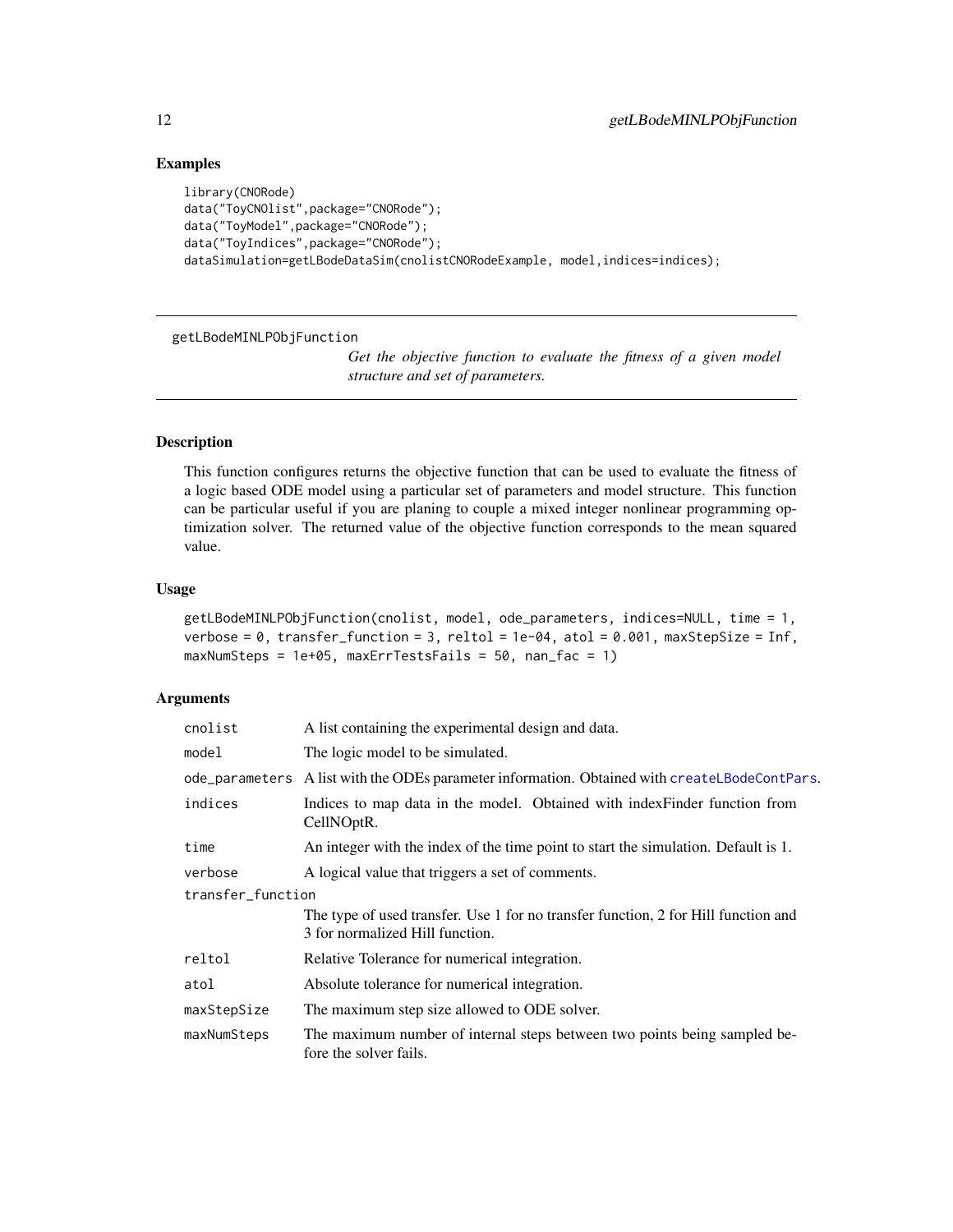<span id="page-12-0"></span>

| maxErrTestsFails |                                                                                                                    |
|------------------|--------------------------------------------------------------------------------------------------------------------|
|                  | Specifies the maximum number of error test failures permitted in attempting one<br>step.                           |
| nan fac          | A penalty for each data point the model is not able to simulate. We recommend<br>higher than 0 and smaller that 1. |

#### Details

Check [CellNOptR](#page-0-0) for details about the cnolist and the model format. For more details in the configuration of the ODE solver check the CVODES manual.

#### Value

Returns a function to evaluate the model fitness. This function receives a continuous parameter vector.

#### Author(s)

David Henriques, Thomas Cokelaer

#### See Also

[CellNOptR](#page-0-0) [createLBodeContPars](#page-3-1)

#### Examples

```
library(CNORode)
data("ToyCNOlist",package="CNORode");
data("ToyModel",package="CNORode");
data("ToyIndices",package="CNORode");
```
ode\_parameters=createLBodeContPars(model,random=TRUE); minlp\_obj\_function=getLBodeMINLPObjFunction(cnolistCNORodeExample, model,ode\_parameters,indices);

```
n_int_vars=dim(model$interMat)[2];
x_int=round(runif(n_int_vars))
x_cont=ode_parameters$parValues;
x=c(x_count,x_info);f=minlp_obj_function(x);
```
<span id="page-12-1"></span>getLBodeModelSim *Simulate the logic-based ODE model*

#### Description

This function simulates a logic-based ODE model and return a list with one matrix for each time point. The input species in the model are filled with NA values. If the simulation of a particular set of initial conditions fails the solver will fill the experience row with NA values.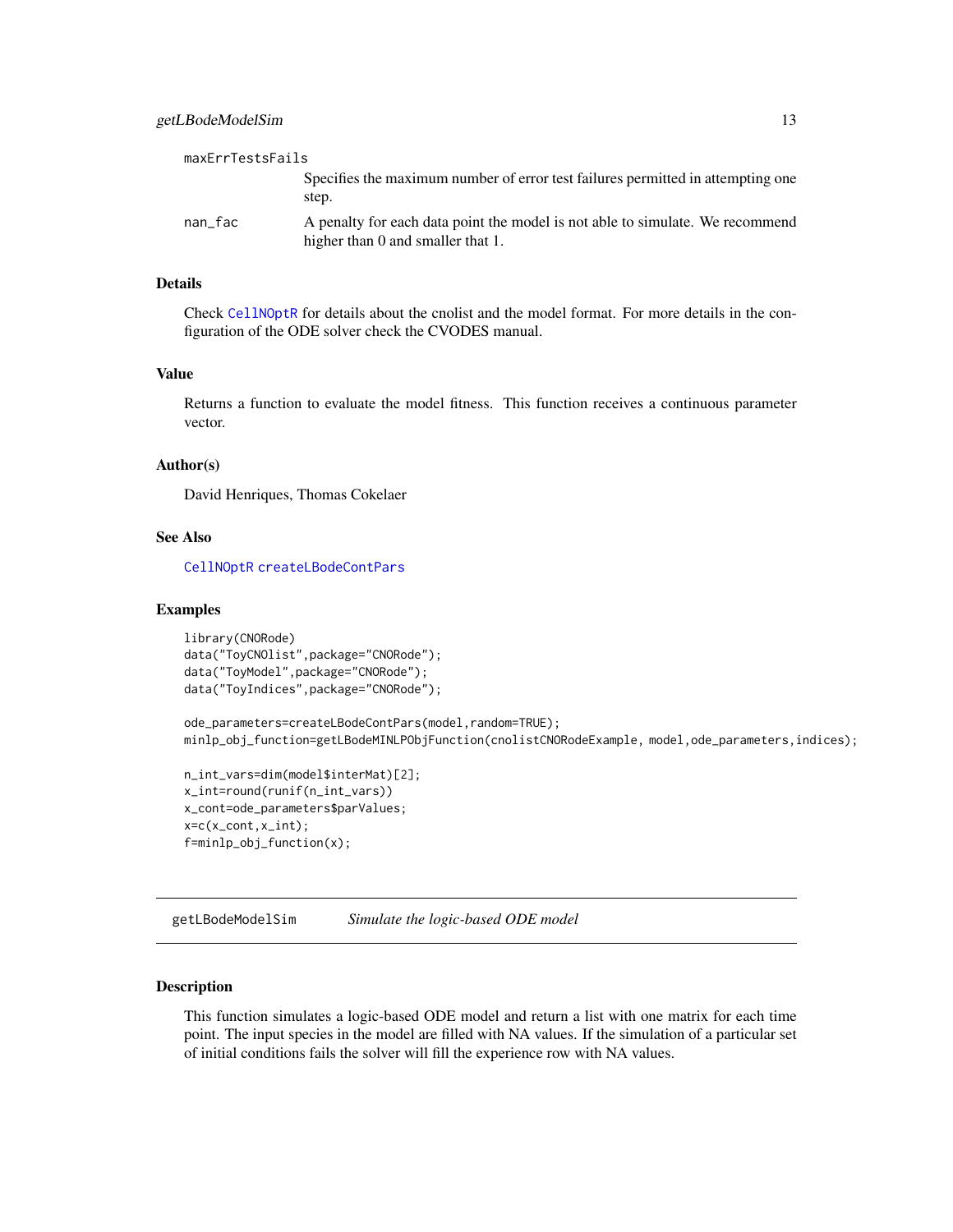#### <span id="page-13-0"></span>Usage

```
getLBodeModelSim(cnolist, model, ode_parameters = NULL, indices = NULL, timeSignals=NULL,
time = 1, verbose = 0, transfer_function = 3, reltol = 1e-04, atol = 0.001, maxStepSize = Inf,
maxNumSteps = 1e+05, maxErrTestsFails = 50)
```
#### Arguments

| cnolist           | A list containing the experimental design and data.                                                                             |
|-------------------|---------------------------------------------------------------------------------------------------------------------------------|
| model             | The logic model to be simulated.                                                                                                |
|                   | ode_parameters A list with the ODEs parameter information. Obtained with createLBodeContPars.                                   |
| indices           | Indices to map data in the model. Obtained with indexFinder function from<br>CellNOptR.                                         |
| timeSignals       | An array containing a different timeSignals. If you use this argument, it will<br>also modify the dimensions from valueSignals. |
| time              | An integer with the index of the time point to start the simulation. Default is 1.                                              |
| verbose           | A logical value that triggers a set of comments.                                                                                |
| transfer_function |                                                                                                                                 |
|                   | The type of used transfer. Use 1 for no transfer function, 2 for Hill function and<br>3 for normalized Hill function.           |
| reltol            | Relative Tolerance for numerical integration.                                                                                   |
| atol              | Absolute tolerance for numerical integration.                                                                                   |
| maxStepSize       | The maximum number of internal steps between two points being sampled be-<br>fore the solver fails.                             |
| maxNumSteps       | The maximum number of internal steps between two points being sampled be-<br>fore the solver fails.                             |
| maxErrTestsFails  |                                                                                                                                 |
|                   | Specifies the maximum number of error test failures permitted in attempting one<br>step.                                        |
|                   |                                                                                                                                 |

#### Details

Check [CellNOptR](#page-0-0) for details about the cnolist and the model format. For more details in the configuration of the ODE solver check the CVODES manual.

#### Value

Returns a list with simulated data with similar structure to cnolist\$valueSignals. Contains one matrix for each time-point. Each matrix contains one row per experiment and one columns per model species.

#### Author(s)

David Henriques, Thomas Cokelaer

#### See Also

[CellNOptR](#page-0-0) [createLBodeContPars](#page-3-1)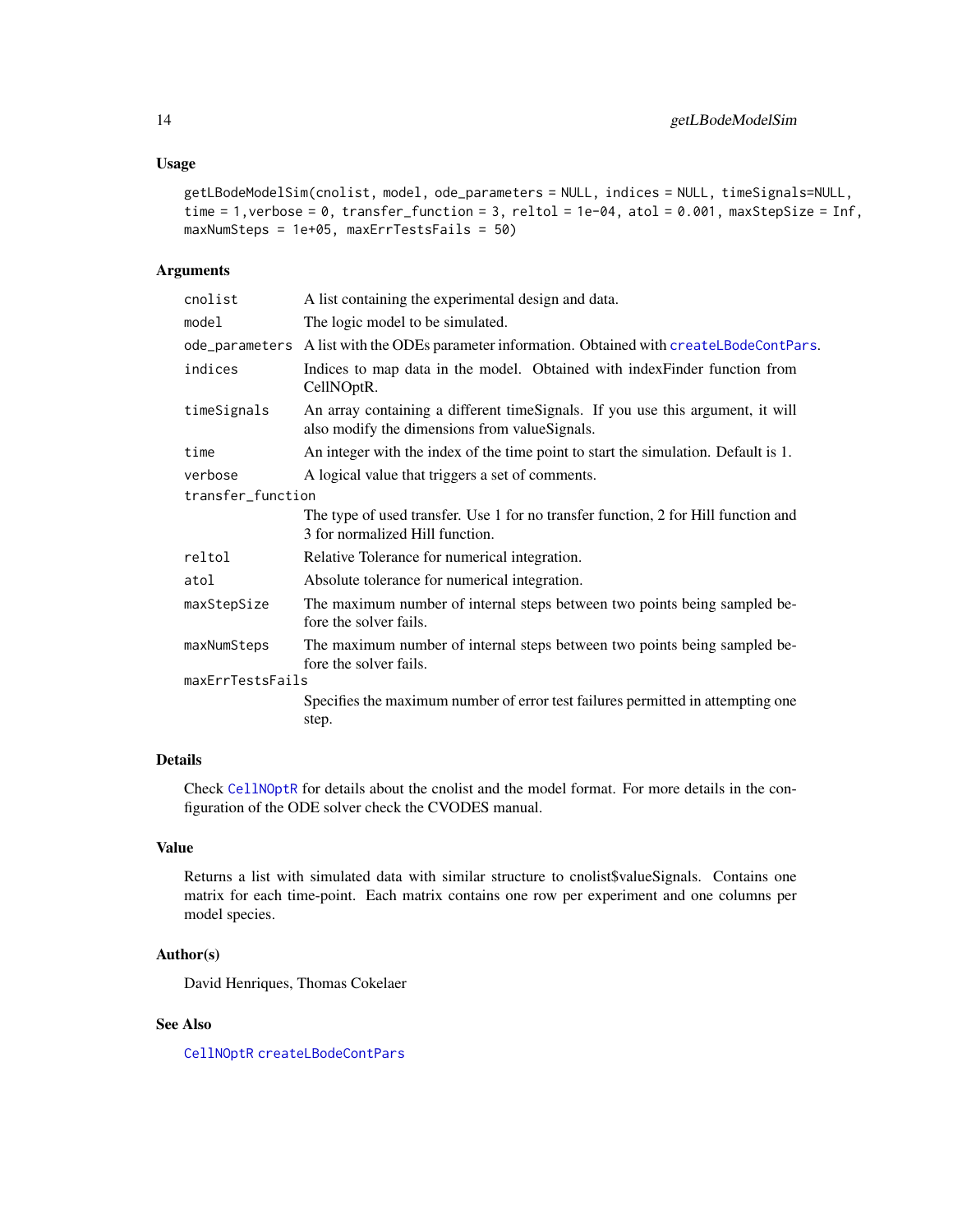#### <span id="page-14-0"></span>getLBodeSimFunction 15

#### Examples

```
library(CNORode)
data('ToyCNOlist',package='CNORode');
data('ToyModel',package='CNORode');
data('ToyIndices',package='CNORode');
modelSimulation=getLBodeModelSim(cnolistCNORodeExample, model,indices=indices);
```
getLBodeSimFunction *Get a function to simulate a logic based ODE model.*

#### Description

This function is internally used by CNORode to configure the simulation function with default arguments.

#### Usage

```
getLBodeSimFunction(cnolist1, model1, adjMatrix1, indices1, odeParameters1,
time1 = 1, verbose1 = 0, transfer_function1 = 3, reltol1 = 1e-04, atol1 = 0.001,
maxStepSize1 = Inf, maxNumSteps1 = 1e+05, maxErrTestsFails1 = 50)
```

| cnolist1           | A list containing the experimental design and data.                                                                   |  |
|--------------------|-----------------------------------------------------------------------------------------------------------------------|--|
| model1             | The logic model to be simulated.                                                                                      |  |
| adjMatrix1         | An adjacency matrix from the model.                                                                                   |  |
| indices1           | Indices to map data in the model. Obtained with indexFinder function from<br>CellNOptR.                               |  |
| odeParameters1     | A list with the ODEs parameter information. Obtained with createLBodeContPars.                                        |  |
| time1              | An integer with the index of the time point to start the simulation. Default is 1.                                    |  |
| verbose1           | A logical value that triggers a set of comments.                                                                      |  |
| transfer_function1 |                                                                                                                       |  |
|                    | The type of used transfer. Use 1 for no transfer function, 2 for Hill function and<br>3 for normalized Hill function. |  |
| reltol1            | Relative Tolerance for numerical integration.                                                                         |  |
| atol1              | Absolute tolerance for numerical integration.                                                                         |  |
| maxStepSize1       | The maximum step size allowed to ODE solver.                                                                          |  |
| maxNumSteps1       | The maximum number of internal steps between two points being sampled be-<br>fore the solver fails.                   |  |
| maxErrTestsFails1  |                                                                                                                       |  |
|                    | Specifies the maximum number of error test failures permitted in attempting one<br>step.                              |  |
|                    |                                                                                                                       |  |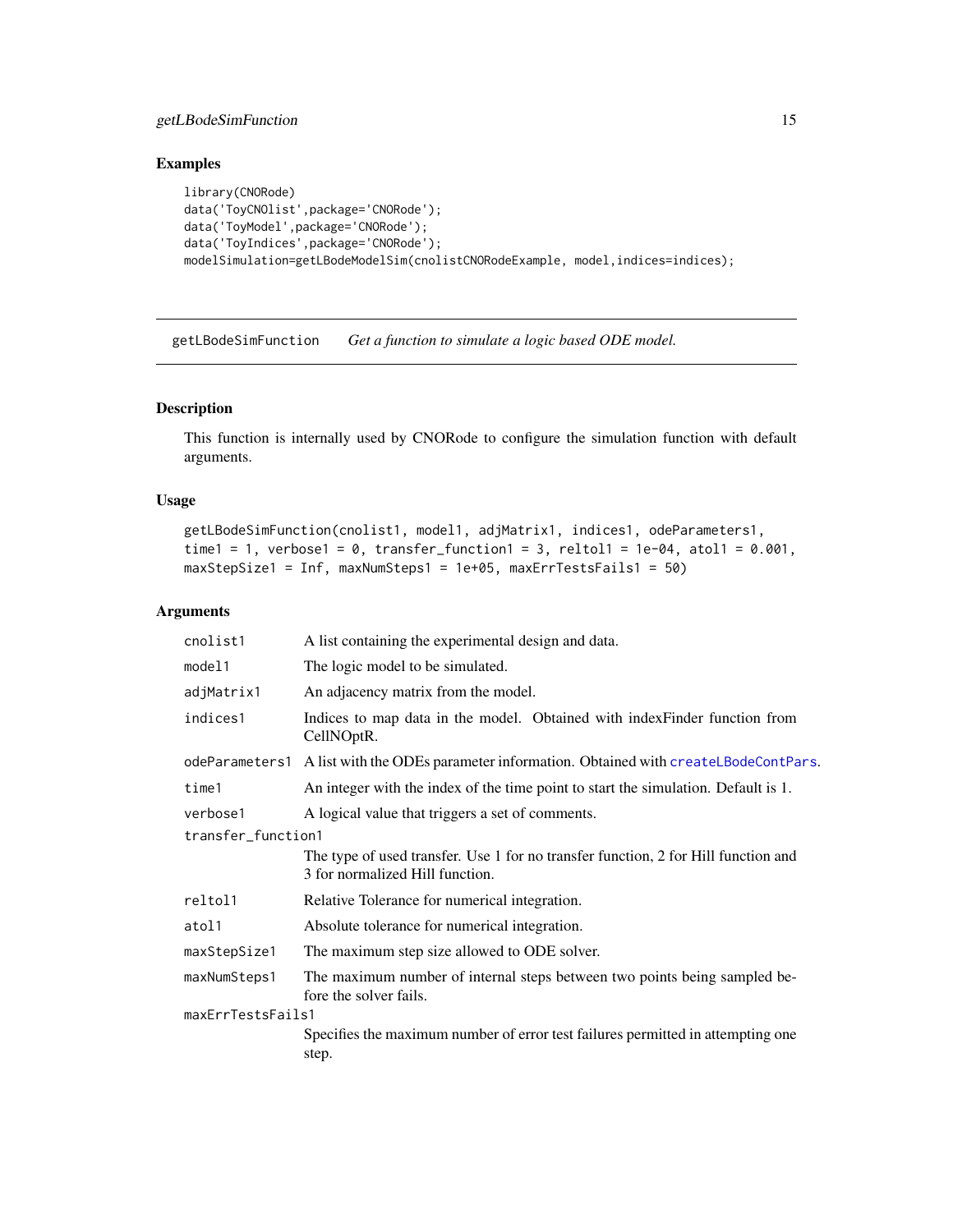#### <span id="page-15-0"></span>Value

A function that returns a simulated model.

#### Note

This function is for CNORode internal use.

#### Author(s)

David Henriques, Thomas Cokelaer

#### See Also

[CellNOptR](#page-0-0) [CNORode](#page-2-1)

getStates *Find which species in the model are states.*

#### Description

Receives an adjacency matrix (model\$interMat from CellNoptR) and finds which species are states (i.e. not inputs).

#### Usage

getStates(adjacency)

#### Arguments

adjacency An adjacency matrix from the model.

#### Value

A numeric vector with 0's for positions which are states and 1's for positions which are.

#### Note

For internal use of CNORode.

#### Author(s)

David Henriques, Thomas Cokelaer

#### See Also

[incidence2Adjacency](#page-16-1)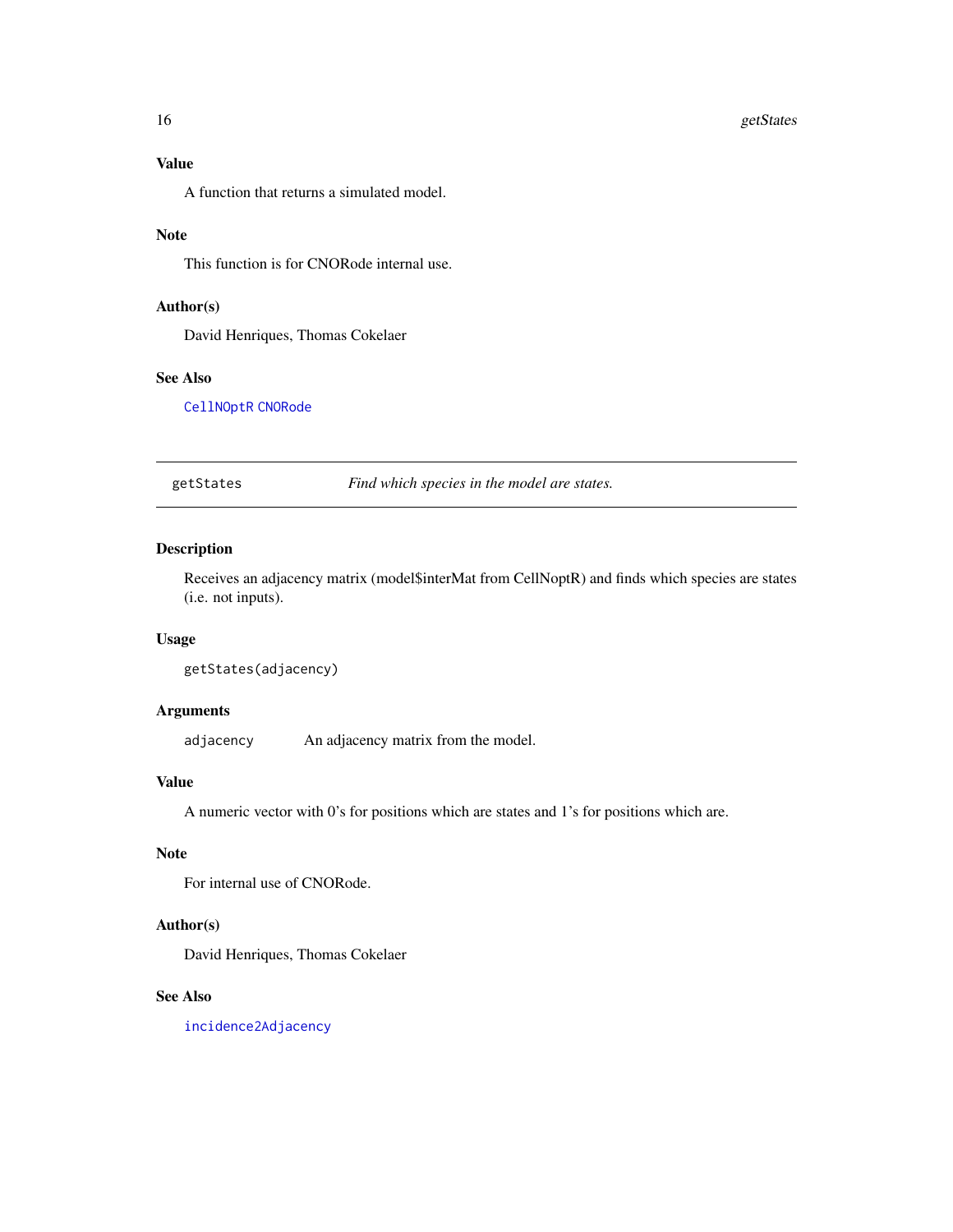<span id="page-16-1"></span><span id="page-16-0"></span>incidence2Adjacency *Convert an incidence matrix into an adjacency matrix.*

#### Description

Convert the incidence matrix (model representation of CellNoptR) into an adjacency matrix. Denotes the inputs/output relationships.

#### Usage

incidence2Adjacency(model)

#### Arguments

model Model from CellNoptR.

#### Value

Directed Adjacency matrix of size n\_species by n\_species.

#### Note

For internal use of CNORode.

#### Author(s)

David Henriques, Thomas Cokelaer

#### See Also

[CellNOptR](#page-0-0)

indices *Indices that relate cnolist to model*

#### Description

A list with indices that relate the cnolist with the model from CellNOptR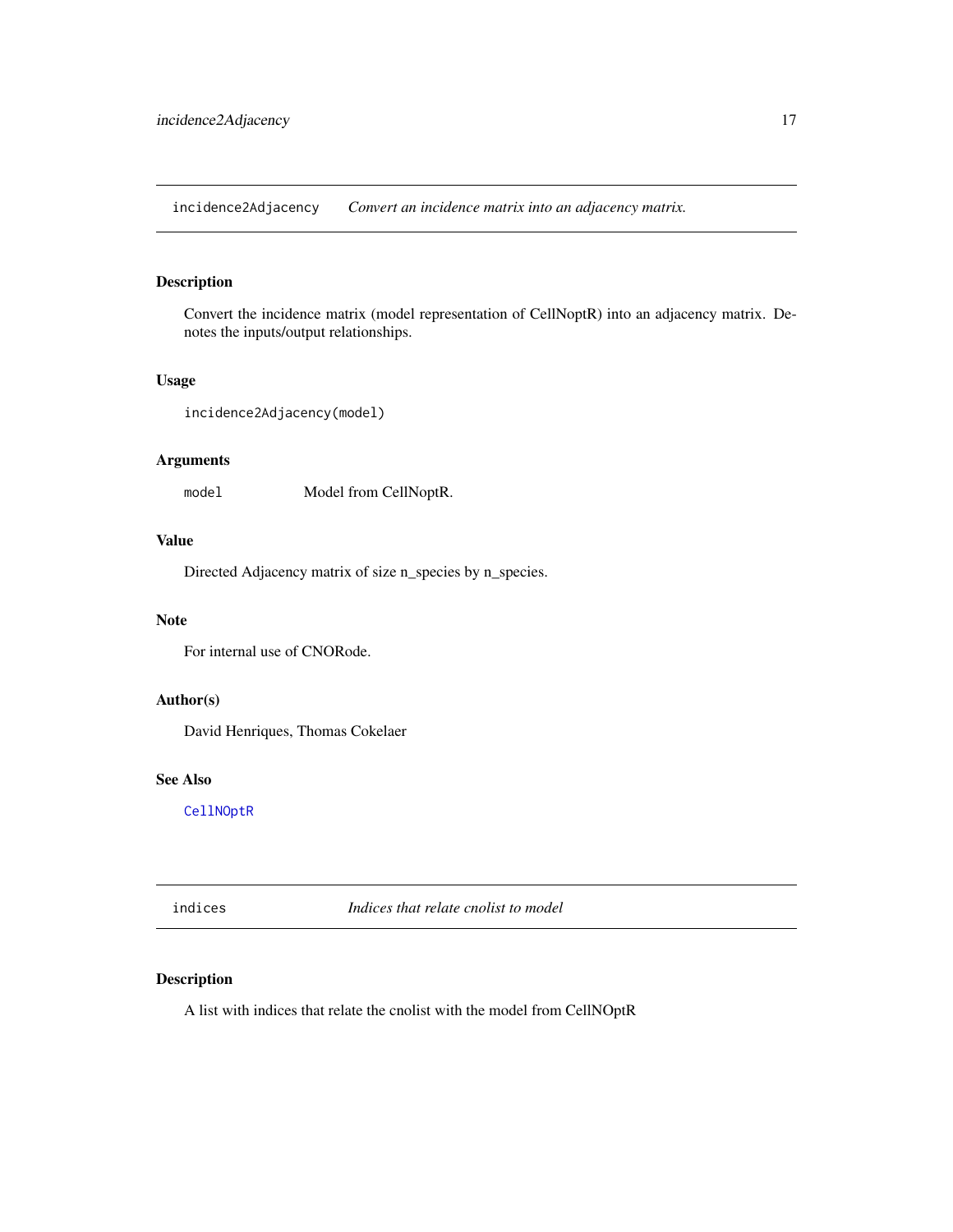<span id="page-17-0"></span>

#### Description

This function uses essR to search for the best set of continuous parameters and model structure. The objective function is the same as the one provided by [getLBodeMINLPObjFunction](#page-11-1).

#### Usage

```
minlpLBodeSSm(cnolist, model, ode_parameters = NULL, int_x0=NULL, indices = NULL, maxeval = Inf,
maxtime = 100, ndiverse = NULL, dim_refset = NULL, local_solver = NULL, time = 1,
verbose = 0, transfer_function = 3, reltol = 1e-04, atol = 0.001, maxStepSize = Inf,
maxNumSteps = 1e+05, maxErrTestsFails = 50, nan_fac = 1)
```

| cnolist           | A list containing the experimental design and data.                                                                 |
|-------------------|---------------------------------------------------------------------------------------------------------------------|
| model             | The logic model to be simulated.                                                                                    |
| ode_parameters    | A list with the ODEs parameter information. Obtained with createLBodeContPars.                                      |
| int_x0            | Vector with initial solution for integer parameters.                                                                |
| indices           | Indices to map data in the model. Obtained with indexFinder function from<br>CellNOptR.                             |
| maxeval           | Maximum number of evaluation in the optimization procedure.                                                         |
| maxtime           | Maximum number of evaluation spent in optimization procedure.                                                       |
| ndiverse          | Duration of the optinisation procedure.                                                                             |
| dim refset        | Number of diverse initial solutions.                                                                                |
| local_solver      | Local solver to be used in SSm.                                                                                     |
| time              | An integer with the index of the time point to start the simulation. Default is 1.                                  |
| verbose           | A logical value that triggers a set of comments.                                                                    |
| transfer function |                                                                                                                     |
|                   | The type of used transfer. Use 1 for no transfer function, 2 for Hill function and<br>for normalized Hill function. |
| reltol            | Relative Tolerance for numerical integration.                                                                       |
| atol              | Absolute tolerance for numerical integration.                                                                       |
| maxStepSize       | The maximum step size allowed to ODE solver.                                                                        |
| maxNumSteps       | The maximum number of internal steps between two points being sampled be-<br>fore the solver fails.                 |
| maxErrTestsFails  |                                                                                                                     |
|                   | Specifies the maximum number of error test failures permitted in attempting one<br>step.                            |
| nan_fac           | A penalty for each data point the model is not able to simulate. We recommend<br>higher than 0 and smaller that 1.  |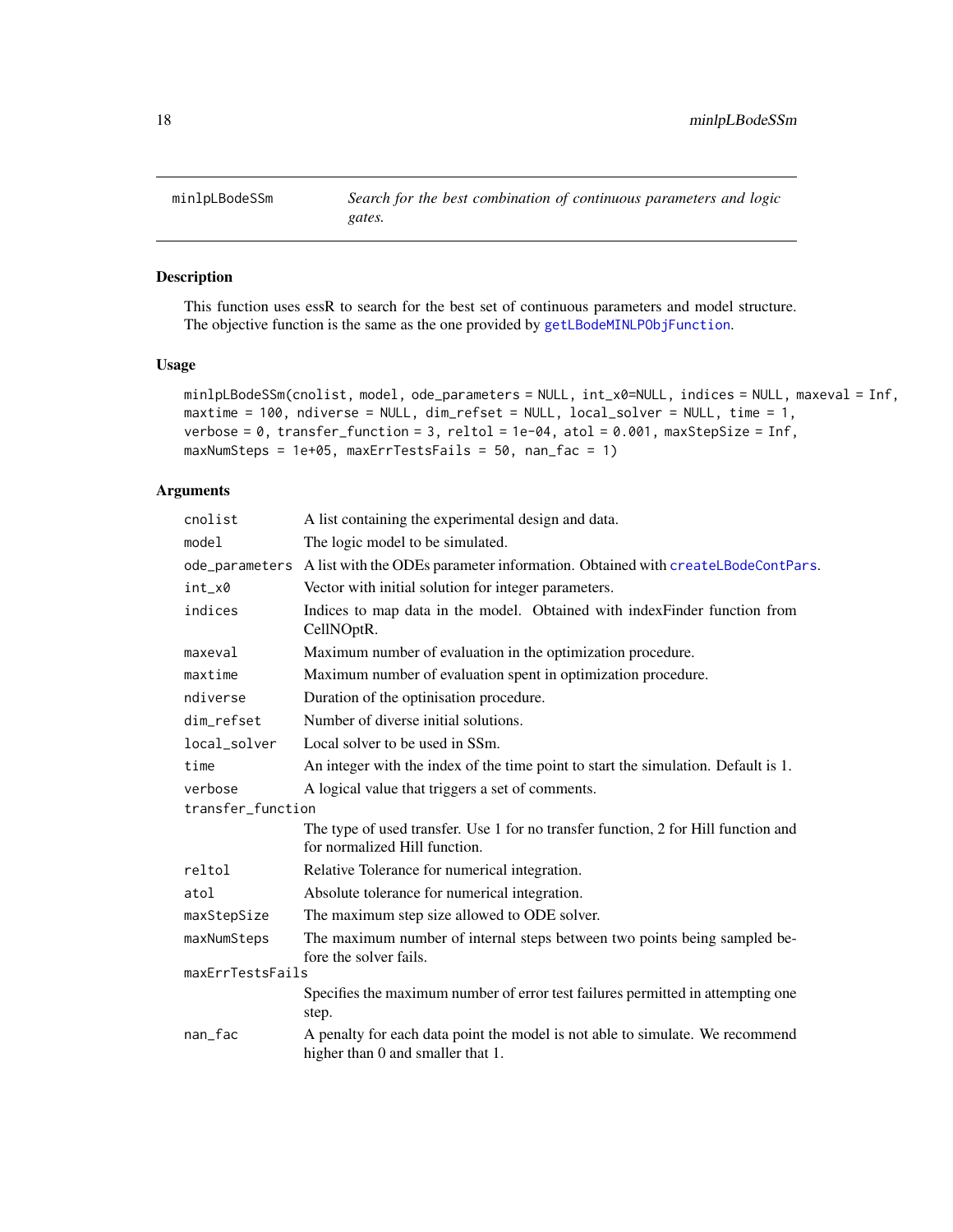#### <span id="page-18-0"></span>minlpLBodeSSm 19

#### Details

Check [CellNOptR](#page-0-0) for details about the cnolist and the model format. For more details in the configuration of the ODE solver check the CVODES manual.

#### Value

| LB_n        | A numeric value to be used as lower bound for all parameters of type n.                                          |
|-------------|------------------------------------------------------------------------------------------------------------------|
| $LB_k$      | A numeric value to be used as lower bound for all parameters of type k.                                          |
| LB_tau      | A numeric value to be used as lower bound for all parameters of type tau.                                        |
| UB_n        | A numeric value to be used as upper bound for all parameters of type n.                                          |
| UB_k        | A numeric value to be used as upper bound for all parameters of type k.                                          |
| UB_tau      | A numeric value to be used as upper bound for all parameters of type tau.                                        |
| default_n   | The default parameter to be used for every parameter of type n.                                                  |
| default_k   | The default parameter to be used for every parameter of type k.                                                  |
| default_tau | The default parameter to be used for every parameter of type tau.                                                |
| LB_in       | An array with the the same length as ode_parameters\$parValues with lower<br>bounds for each specific parameter. |
| UB_in       | An array with the the same length as ode_parameters\$parValues with upper<br>bounds for each specific parameter. |
| opt_n       | Add all parameter n to the index of parameters to be fitted.                                                     |
| opt_k       | Add all parameter k to the index of parameters to be fitted.                                                     |
| opt_tau     | Add all parameter tau to the index of parameters to be fitted.                                                   |
| random      | A logical value that determines that a random solution is for the parameters to<br>be optimised.                 |
| model       | The best fitting found model structure.                                                                          |
| smm_results | A list containing the information provided by the nonlinear optimization solver.                                 |

#### Author(s)

David Henriques, Thomas Cokelaer

#### See Also

[CellNOptR](#page-0-0) [createLBodeContPars](#page-3-1) essR

#### Examples

```
## Not run:
data("ToyCNOlist",package="CNORode");
data("ToyModel",package="CNORode");
data("ToyIndices",package="CNORode");
```
ode\_parameters=createLBodeContPars(model,random=TRUE);

#Visualize initial solution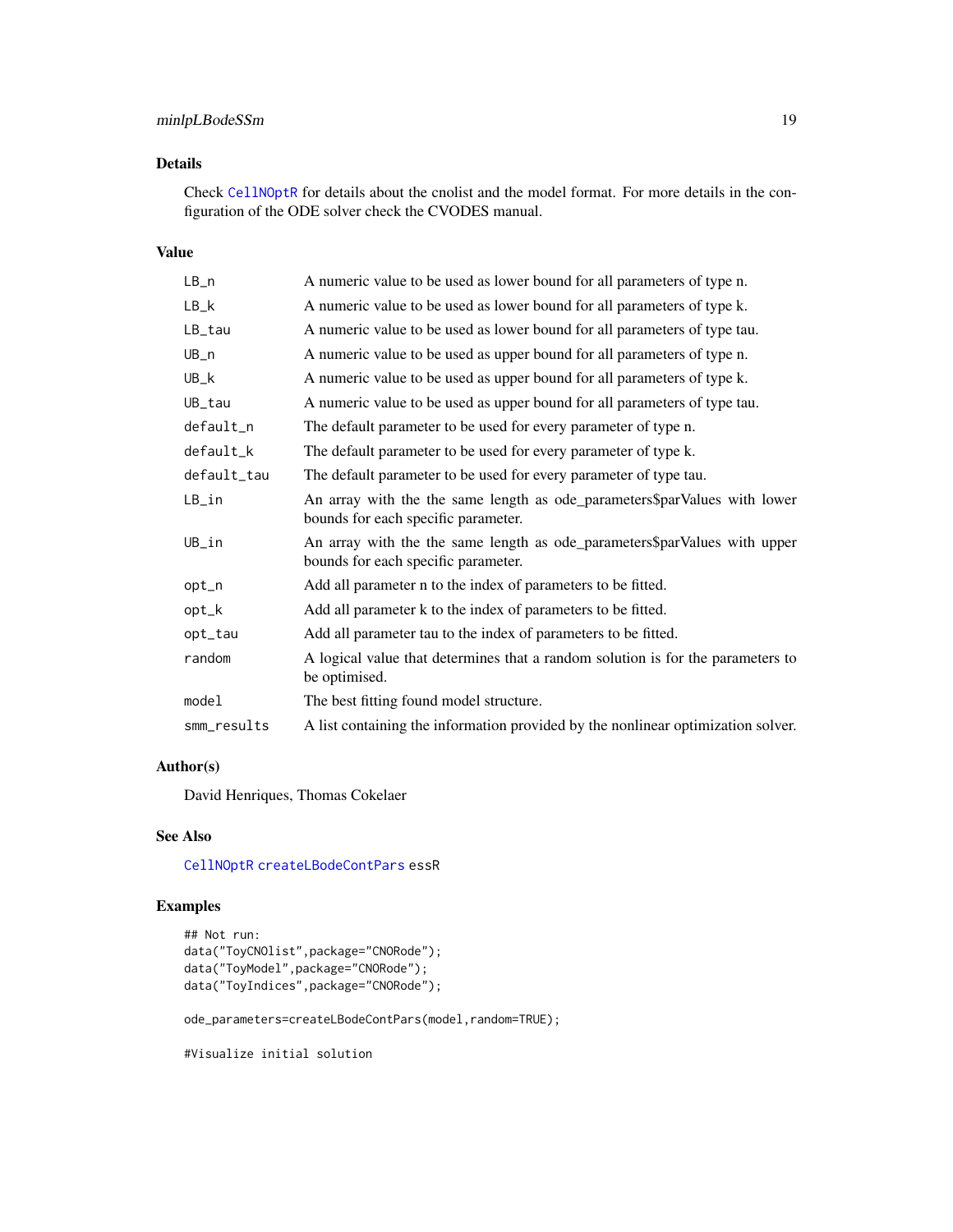simulatedData=plotLBodeFitness(cnolistCNORodeExample, model,ode\_parameters,indices=indices) ode\_parameters=minlpLBodeSSm(cnolistCNORodeExample, model,ode\_parameters);

model=ode\_parameters\$model;

#Visualize fitted solution simulatedData=plotLBodeFitness(cnolistCNORodeExample, model,indices=indices);

## End(Not run)

model *A model from CellNoptR*

#### Description

A model from CellNoptR to use with provided examples

<span id="page-19-1"></span>

| parEstimationLBode | Perform parameter estimation using a genetic algorithm (package |
|--------------------|-----------------------------------------------------------------|
|                    | genalg) or ssm (if package essm available).                     |

#### Description

This function is an alias to the parEstimationLBode variants ([parEstimationLBodeGA](#page-21-1) and [parEstimationLBodeSSm](#page-23-1))

#### Usage

```
parEstimationLBode(cnolist, model, method="ga", ode_parameters = NULL, indices = NULL,
paramsGA=NULL, paramsSSm=NULL)
```

| cnolist   | A list containing the experimental design and data.                                            |
|-----------|------------------------------------------------------------------------------------------------|
| model     | The logic model to be simulated.                                                               |
| method    | Only "ga" or "essm" arguments are accepted.                                                    |
|           | ode_parameters A list with the ODEs parameter information. Obtained with createl BodeContPars. |
| indices   | Indices to map data in the model. Obtained with index Finder function from<br>CellNOptR.       |
| paramsGA  | A list of GA parameters. default is the list returned by default Parameters GA.                |
| paramsSSm | A list of SSm parameters. default is the list returned by default Parameters SSm.              |

<span id="page-19-0"></span>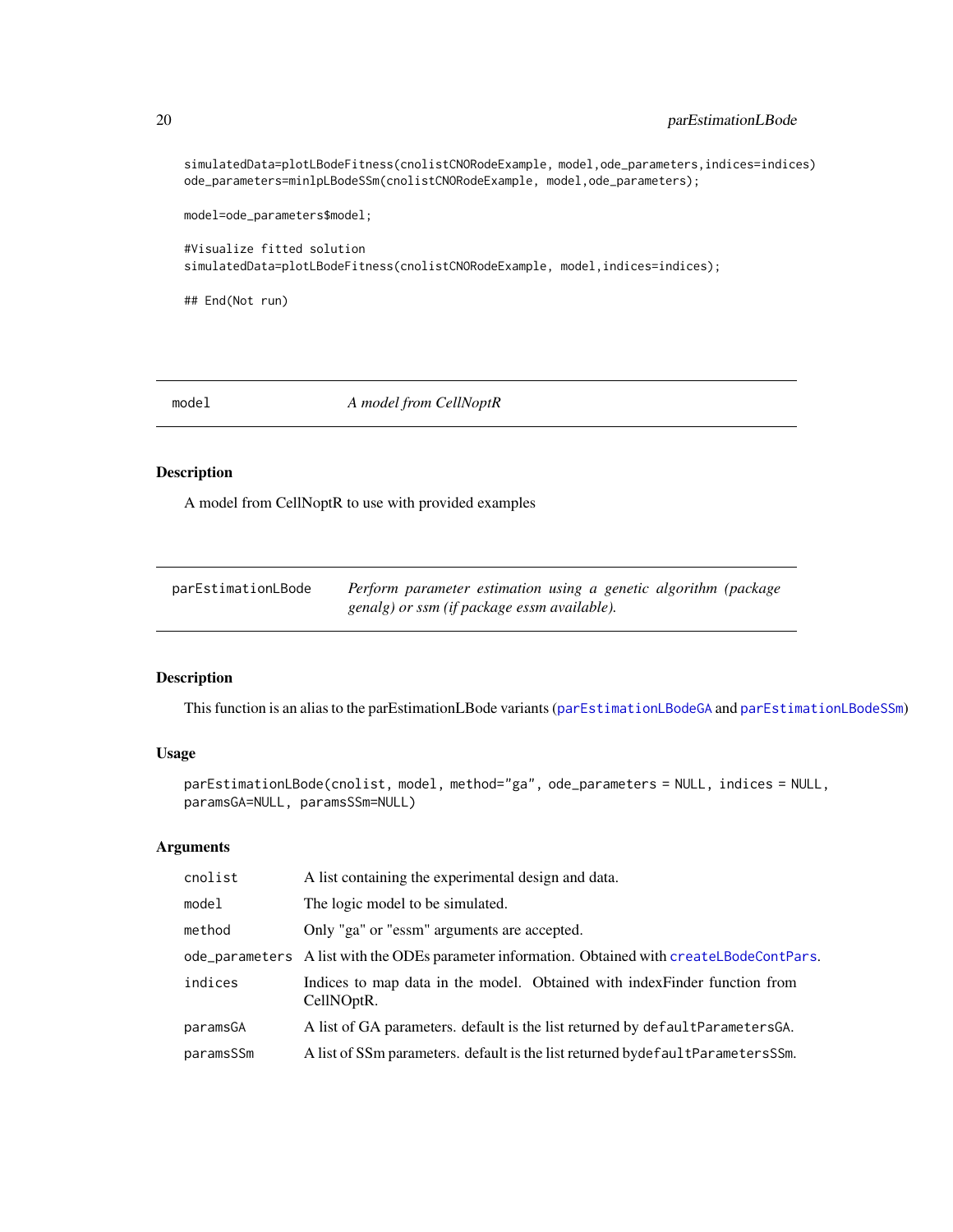#### <span id="page-20-0"></span>Value

| $LB_n$      | A numeric value to be used as lower bound for all parameters of type n.                                          |
|-------------|------------------------------------------------------------------------------------------------------------------|
| $LB_k$      | A numeric value to be used as lower bound for all parameters of type k.                                          |
| LB_tau      | A numeric value to be used as lower bound for all parameters of type tau.                                        |
| $UB_n$      | A numeric value to be used as upper bound for all parameters of type n.                                          |
| $UB_k$      | A numeric value to be used as upper bound for all parameters of type k.                                          |
| UB_tau      | A numeric value to be used as upper bound for all parameters of type tau.                                        |
| default_n   | The default parameter to be used for every parameter of type n.                                                  |
| default_k   | The default parameter to be used for every parameter of type k.                                                  |
| default_tau | The default parameter to be used for every parameter of type tau.                                                |
| $LB_in$     | An array with the the same length as ode_parameters\$parValues with lower<br>bounds for each specific parameter. |
| $UB_in$     | An array with the the same length as ode_parameters\$parValues with upper<br>bounds for each specific parameter. |
| opt_n       | Add all parameter n to the index of parameters to be fitted.                                                     |
| opt_k       | Add all parameter k to the index of parameters to be fitted.                                                     |
| opt_tau     | Add all parameter tau to the index of parameters to be fitted.                                                   |
| random      | A logical value that determines that a random solution is for the parameters to<br>be optimized.                 |
| res         | A list containing the information provided by the solver.                                                        |

#### Author(s)

David Henriques, Thomas Cokelaer

#### See Also

[CellNOptR](#page-0-0) [createLBodeContPars](#page-3-1) [rbga](#page-0-0)

#### Examples

```
data("ToyCNOlist",package="CNORode");
data("ToyModel",package="CNORode");
data("ToyIndices",package="CNORode");
```

```
ode_parameters=createLBodeContPars(model,random=TRUE);
#Visualize initial solution
simulatedData=plotLBodeFitness(cnolistCNORodeExample, model,ode_parameters,indices=indices)
paramsGA = defaultParametersGA()
paramsGA$maxStepSize = 1
paramsGA$popSize = 10
paramsGA$iter = 10
paramsGA$transfer_function = 2
```
ode\_parameters=parEstimationLBode(cnolistCNORodeExample,model,ode\_parameters=ode\_parameters,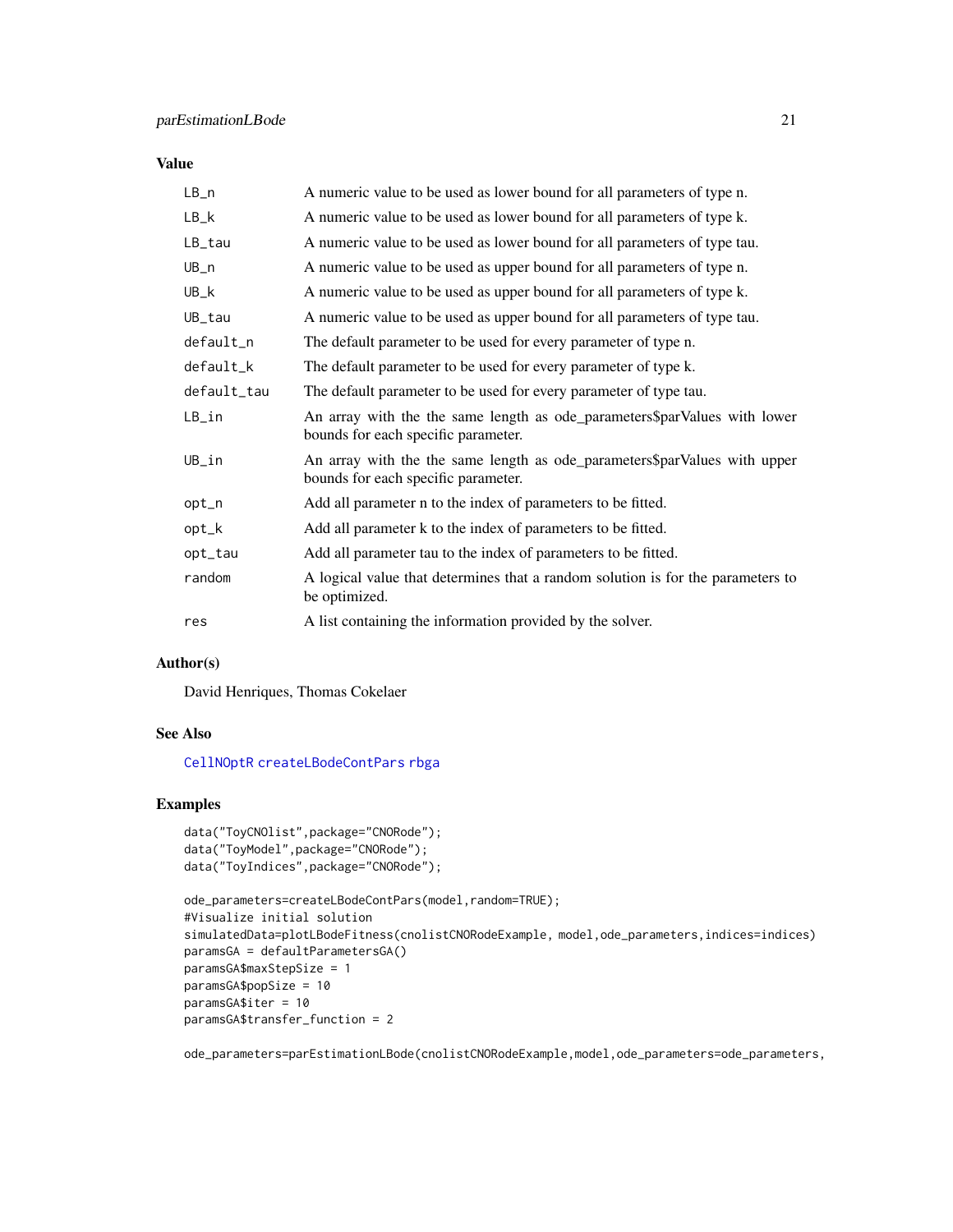```
paramsGA=paramsGA)
#Visualize fitted solution
simulatedData=plotLBodeFitness(cnolistCNORodeExample, model,ode_parameters,indices=indices)
```
<span id="page-21-1"></span>parEstimationLBodeGA *Perform parameter estimation using a genetic algorithm (package genalg).*

#### Description

This function uses a genetic algorithm (package genalg) to perform parameter estimation. The objective function is the same as the one provided by [getLBodeContObjFunction](#page-7-1).

#### Usage

```
parEstimationLBodeGA(cnolist, model, ode_parameters = NULL, indices = NULL, mutationChance = NA, popSiz
elitism = NA, time = 1, monitor = TRUE, verbose = 0, transfer_function = 3, reltol = 1e-04,
atol = 0.001, maxStepSize = Inf, maxNumSteps = 1e+05, maxErrTestsFails = 50, nan_fac = 1)
```

| cnolist           | A list containing the experimental design and data.                                                                                                                                                                                                              |
|-------------------|------------------------------------------------------------------------------------------------------------------------------------------------------------------------------------------------------------------------------------------------------------------|
| model             | The logic model to be simulated.                                                                                                                                                                                                                                 |
|                   | ode_parameters A list with the ODEs parameter information. Obtained with createLBodeContPars.                                                                                                                                                                    |
| indices           | Indices to map data in the model. Obtained with indexFinder function from<br>CellNOptR.                                                                                                                                                                          |
| mutationChance    | the chance that a gene in the chromosome mutates. By default $1/(size+1)$ . It af-<br>fects the convergence rate and the probing of search space: a low chance results<br>in quicker convergence, while a high chance increases the span of the search<br>space. |
| popSize           | the population size.                                                                                                                                                                                                                                             |
| iters             | the number of iterations.                                                                                                                                                                                                                                        |
| elitism           | the number of chromosomes that are kept into the next generation. By default is<br>about 20% of the population size                                                                                                                                              |
| time              | An integer with the index of the time point to start the simulation. Default is 1.                                                                                                                                                                               |
| monitor           | If TRUE a plot will be generated to monitor the objective function                                                                                                                                                                                               |
| verbose           | A logical value that triggers a set of comments.                                                                                                                                                                                                                 |
| transfer function |                                                                                                                                                                                                                                                                  |
|                   | The type of used transfer. Use 1 for no transfer function, 2 for Hill function and<br>3 for normalized Hill function.                                                                                                                                            |
| reltol            | Relative Tolerance for numerical integration.                                                                                                                                                                                                                    |
| atol              | Absolute tolerance for numerical integration.                                                                                                                                                                                                                    |
| maxStepSize       | The maximum step size allowed to ODE solver.                                                                                                                                                                                                                     |
|                   |                                                                                                                                                                                                                                                                  |

<span id="page-21-0"></span>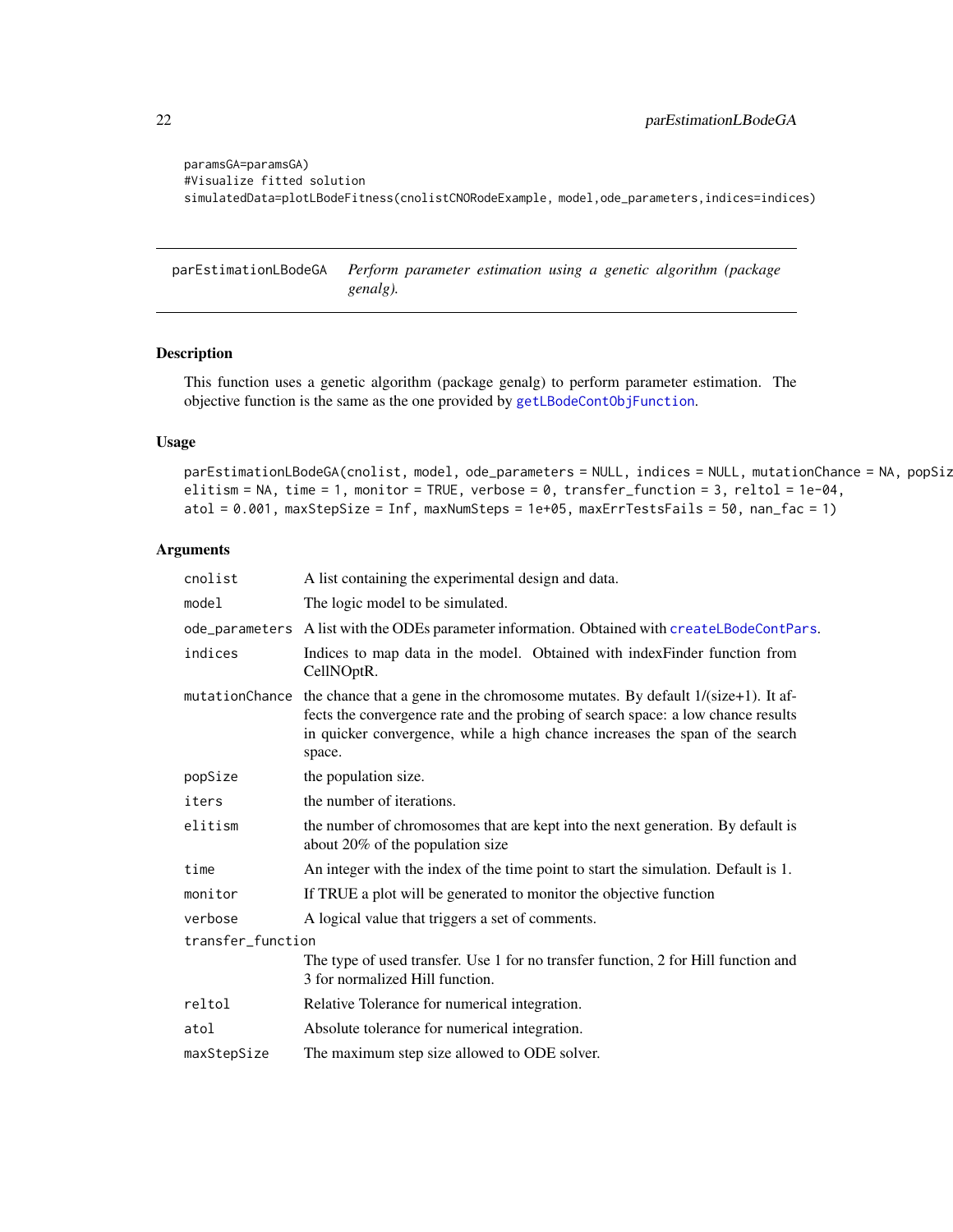#### <span id="page-22-0"></span>parEstimationLBodeGA 23

| maxNumSteps      | The maximum number of internal steps between two points being sampled be-<br>fore the solver fails.                |
|------------------|--------------------------------------------------------------------------------------------------------------------|
| maxErrTestsFails |                                                                                                                    |
|                  | Specifies the maximum number of error test failures permitted in attempting one<br>step.                           |
| nan_fac          | A penalty for each data point the model is not able to simulate. We recommend<br>higher than 0 and smaller that 1. |

#### Value

| $LB_n$      | A numeric value to be used as lower bound for all parameters of type n.                                          |
|-------------|------------------------------------------------------------------------------------------------------------------|
| $LB_k$      | A numeric value to be used as lower bound for all parameters of type k.                                          |
| LB_tau      | A numeric value to be used as lower bound for all parameters of type tau.                                        |
| $UB_n$      | A numeric value to be used as upper bound for all parameters of type n.                                          |
| UB_k        | A numeric value to be used as upper bound for all parameters of type k.                                          |
| UB_tau      | A numeric value to be used as upper bound for all parameters of type tau.                                        |
| default_n   | The default parameter to be used for every parameter of type n.                                                  |
| default_k   | The default parameter to be used for every parameter of type k.                                                  |
| default_tau | The default parameter to be used for every parameter of type tau.                                                |
| $LB_in$     | An array with the the same length as ode_parameters\$parValues with lower<br>bounds for each specific parameter. |
| UB_in       | An array with the the same length as ode_parameters\$parValues with upper<br>bounds for each specific parameter. |
| opt_n       | Add all parameter n to the index of parameters to be fitted.                                                     |
| opt_k       | Add all parameter k to the index of parameters to be fitted.                                                     |
| opt_tau     | Add all parameter tau to the index of parameters to be fitted.                                                   |
| random      | A logical value that determines that a random solution is for the parameters to<br>be optimized.                 |
| res         | A list containing the information provided by the nonlinear optimization solver<br>(genalg).                     |

#### Author(s)

David Henriques, Thomas Cokelaer

#### See Also

[CellNOptR](#page-0-0) [createLBodeContPars](#page-3-1) [rbga](#page-0-0)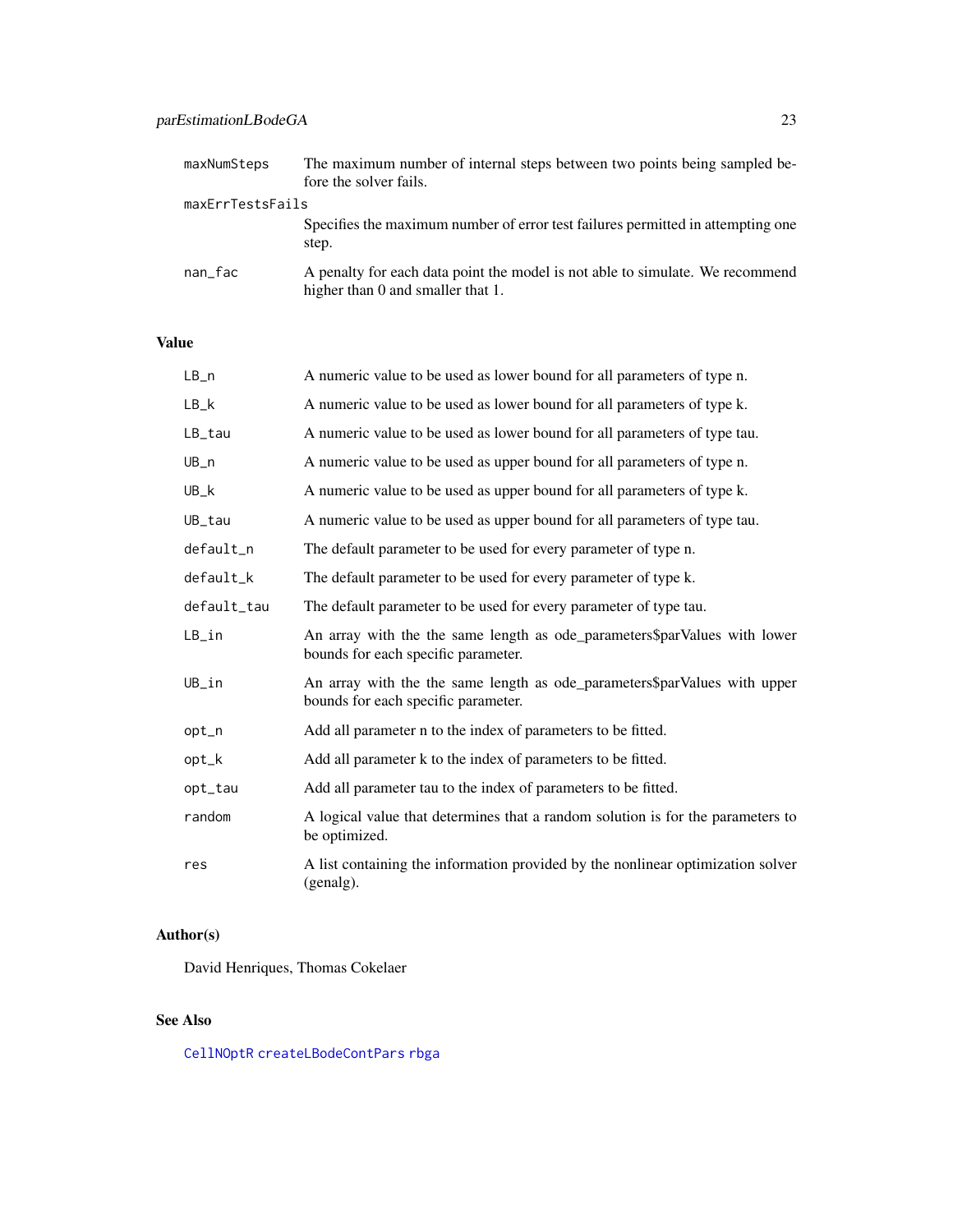#### Examples

```
data("ToyCNOlist",package="CNORode");
data("ToyModel",package="CNORode");
data("ToyIndices",package="CNORode");
ode_parameters=createLBodeContPars(model,random=TRUE);
#Visualize intial simulation
#simulatedData=plotLBodeFitness(cnolistCNORodeExample, model,ode_parameters,indices=indices)
ode_parameters=parEstimationLBodeGA(cnolistCNORodeExample,model,ode_parameters=ode_parameters,
indices=indices,maxStepSize=1,atol=1e-3,reltol=1e-5,transfer_function=2,popSize=10,iter=40);
#Visual solution after optimization
```
simulatedData=plotLBodeFitness(cnolistCNORodeExample, model,indices=indices,ode\_parameters=ode\_parameters);

<span id="page-23-1"></span>parEstimationLBodeSSm *Perform parameter estimation using essR.*

#### Description

This function uses essR to perform parameter estimation. The objective function is the same as the one provided by [getLBodeContObjFunction](#page-7-1).

#### Usage

```
parEstimationLBodeSSm(cnolist, model, ode_parameters = NULL, indices = NULL,
maxeval = Inf, maxtime = 100, ndiverse = NULL, dim_refset = NULL, local_solver = NULL,
time = 1, verbose = \theta, transfer_function = 3, reltol = 1e-04, atol = \theta.001,
maxStepSize = Inf, maxNumSteps = 1e+05, maxErrTestsFails = 50, nan_fac = 1,
lambda_t = 0, lambda_k = 0, break_k = 0, bootstrap = FALSE, SSScontrolPenalty_fac = 0, boot_seed = sample(1:10000,1))
```

| A list containing the experimental design and data.                                           |
|-----------------------------------------------------------------------------------------------|
| The logic model to be simulated.                                                              |
| ode_parameters A list with the ODEs parameter information. Obtained with createLBodeContPars. |
| Indices to map data in the model. Obtained with index Finder function from<br>CellNOptR.      |
| Maximum number of evaluation in the optimization procedure.                                   |
| Duration of the optimization procedure.                                                       |
| Number of diverse initial solutions.                                                          |
| Size of the reference set.                                                                    |
| Local solver to be used in SSm.                                                               |
| An integer with the index of the time point to start the simulation. Default is 1.            |
|                                                                                               |

<span id="page-23-0"></span>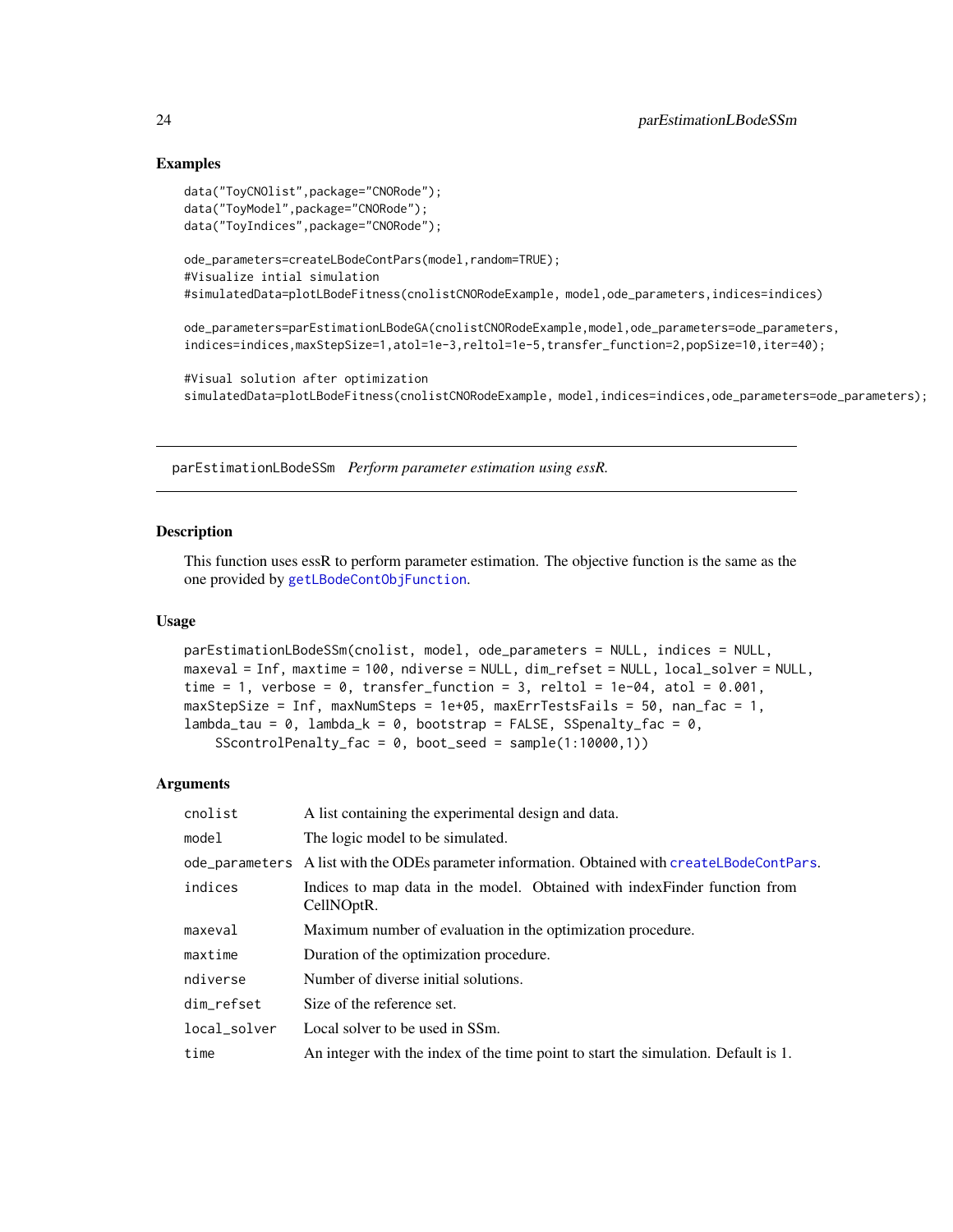<span id="page-24-0"></span>

| verbose              | A logical value that triggers a set of comments.                                                                                                                                                                                                                                                                                                                         |  |
|----------------------|--------------------------------------------------------------------------------------------------------------------------------------------------------------------------------------------------------------------------------------------------------------------------------------------------------------------------------------------------------------------------|--|
| transfer_function    |                                                                                                                                                                                                                                                                                                                                                                          |  |
|                      | The type of used transfer. Use 1 for no transfer function, 2 for Hill function and<br>3 for normalized Hill function.                                                                                                                                                                                                                                                    |  |
| reltol               | Relative Tolerance for numerical integration.                                                                                                                                                                                                                                                                                                                            |  |
| atol                 | Absolute tolerance for numerical integration.                                                                                                                                                                                                                                                                                                                            |  |
| maxStepSize          | The maximum step size allowed to ODE solver.                                                                                                                                                                                                                                                                                                                             |  |
| maxNumSteps          | The maximum number of internal steps between two points being sampled be-<br>fore the solver fails.                                                                                                                                                                                                                                                                      |  |
| maxErrTestsFails     |                                                                                                                                                                                                                                                                                                                                                                          |  |
|                      | Specifies the maximum number of error test failures permitted in attempting one<br>step.                                                                                                                                                                                                                                                                                 |  |
| nan_fac              | A penalty for each data point the model is not able to simulate. We recommend<br>higher than 0 and smaller that 1.                                                                                                                                                                                                                                                       |  |
| lambda_tau           | penalty parameter for node parameters (tau)                                                                                                                                                                                                                                                                                                                              |  |
| lambda_k             | penalty parameter for edge parameters (k)                                                                                                                                                                                                                                                                                                                                |  |
| bootstrap            | Boolean, default: FALSE. If the residuals should be bootstrapped.                                                                                                                                                                                                                                                                                                        |  |
| SSpenalty_fac        | Steady-state penalty: at the end of the simulation the model states should reach<br>steady state. The steady state is measured by the sum of sqares of the state<br>derivatives.                                                                                                                                                                                         |  |
| SScontrolPenalty_fac |                                                                                                                                                                                                                                                                                                                                                                          |  |
|                      | Steady-state penalty for a control experiment, the default is 0. The first condition<br>should represent a control condition (no stimulus or inhibition). Then the model<br>simulation is penalised if it deviates from the initial conditions. This is to make<br>sure that the predicted dynamics is not due to the initial conditions, but becuase<br>of the stimuli. |  |
| boot_seed            | random seed used for the bootsrapping.                                                                                                                                                                                                                                                                                                                                   |  |

#### Details

Check [CellNOptR](#page-0-0) for details about the cnolist and the model format. For more details in the configuration of the ODE solver check the CVODES manual.

#### Value

| $LB_n$                | A numeric value to be used as lower bound for all parameters of type n.   |
|-----------------------|---------------------------------------------------------------------------|
| $LB_k$                | A numeric value to be used as lower bound for all parameters of type k.   |
| $LB$ <sub>_</sub> tau | A numeric value to be used as lower bound for all parameters of type tau. |
| $UB_n$                | A numeric value to be used as upper bound for all parameters of type n.   |
| $UB_k$                | A numeric value to be used as upper bound for all parameters of type k.   |
| UB_tau                | A numeric value to be used as upper bound for all parameters of type tau. |
| default_n             | The default parameter to be used for every parameter of type n.           |
| default_k             | The default parameter to be used for every parameter of type k.           |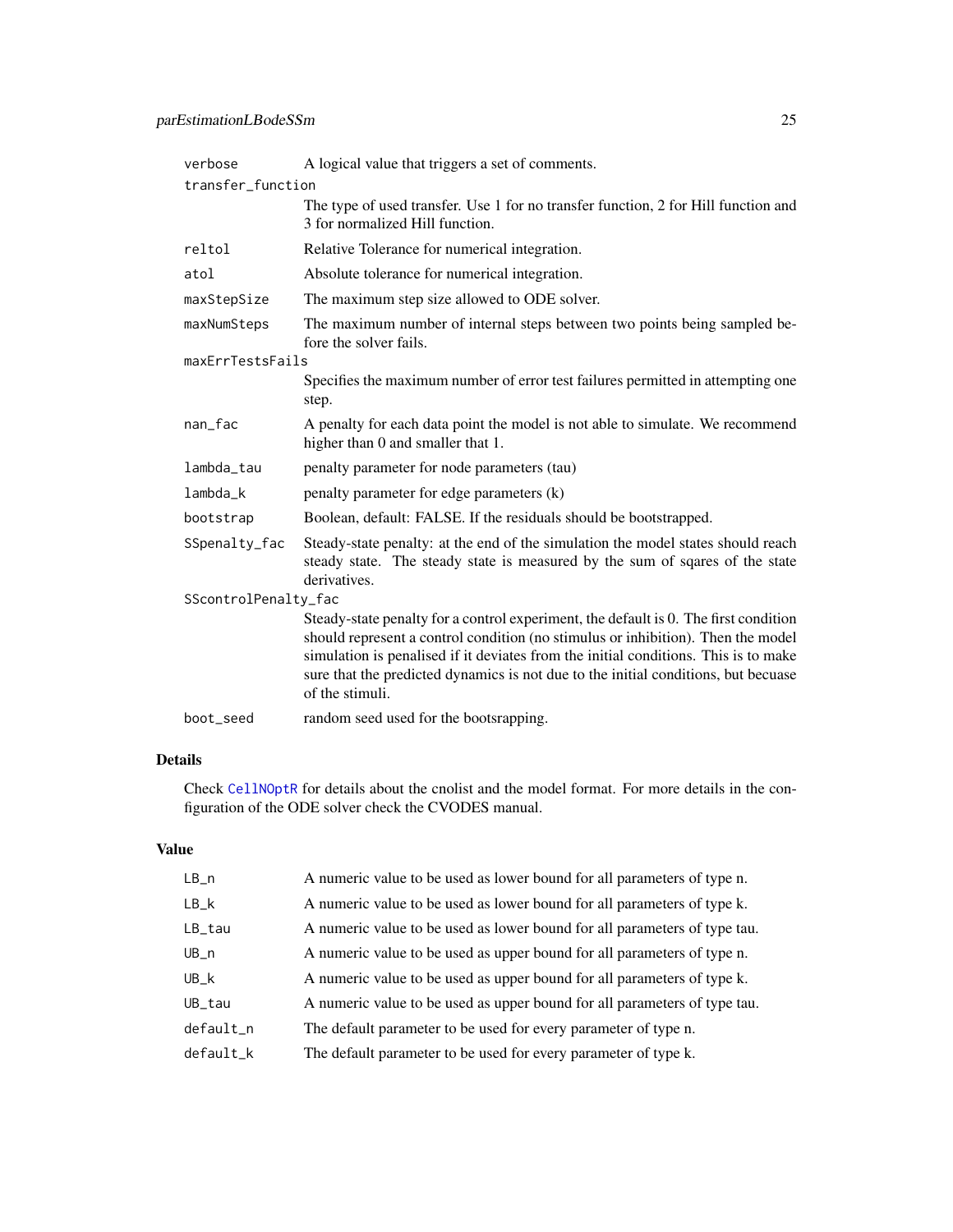<span id="page-25-0"></span>

| default_tau | The default parameter to be used for every parameter of type tau.                                                |
|-------------|------------------------------------------------------------------------------------------------------------------|
| LB_in       | An array with the the same length as ode_parameters\$parValues with lower<br>bounds for each specific parameter. |
| UB_in       | An array with the the same length as ode_parameters\$parValues with upper<br>bounds for each specific parameter. |
| opt_n       | Add all parameter n to the index of parameters to be fitted.                                                     |
| opt_k       | Add all parameter k to the index of parameters to be fitted.                                                     |
| opt_tau     | Add all parameter tau to the index of parameters to be fitted.                                                   |
| random      | A logical value that determines that a random solution is for the parameters to<br>be optimized.                 |
| smm_results | A list containing the information provided by the nonlinear optimization solver.                                 |

#### Author(s)

David Henriques, Thomas Cokelaer

#### See Also

[CellNOptR](#page-0-0) [createLBodeContPars](#page-3-1)

#### Examples

```
## Not run:
data("ToyCNOlist",package="CNORode");
data("ToyModel",package="CNORode");
data("ToyIndices",package="CNORode");
ode_parameters=createLBodeContPars(model,random=TRUE);
#Visualize intial simulation
simulatedData=plotLBodeFitness(cnolistCNORodeExample, model,ode_parameters,indices=indices)
ode_parameters=parEstimationLBodeSSm(cnolistCNORodeExample,model,ode_parameters,
indices=indices,maxtime=20,ndiverse=50,dim_refset=6);
#Visualize fitterd solution
simulatedData=plotLBodeFitness(cnolistCNORodeExample, model,indices=indices,ode_parameters=ode_parameters);
## End(Not run)
```
pknmodel *A pknmodel from CellNoptR*

#### Description

A pknmodel from CellNoptR to use with provided examples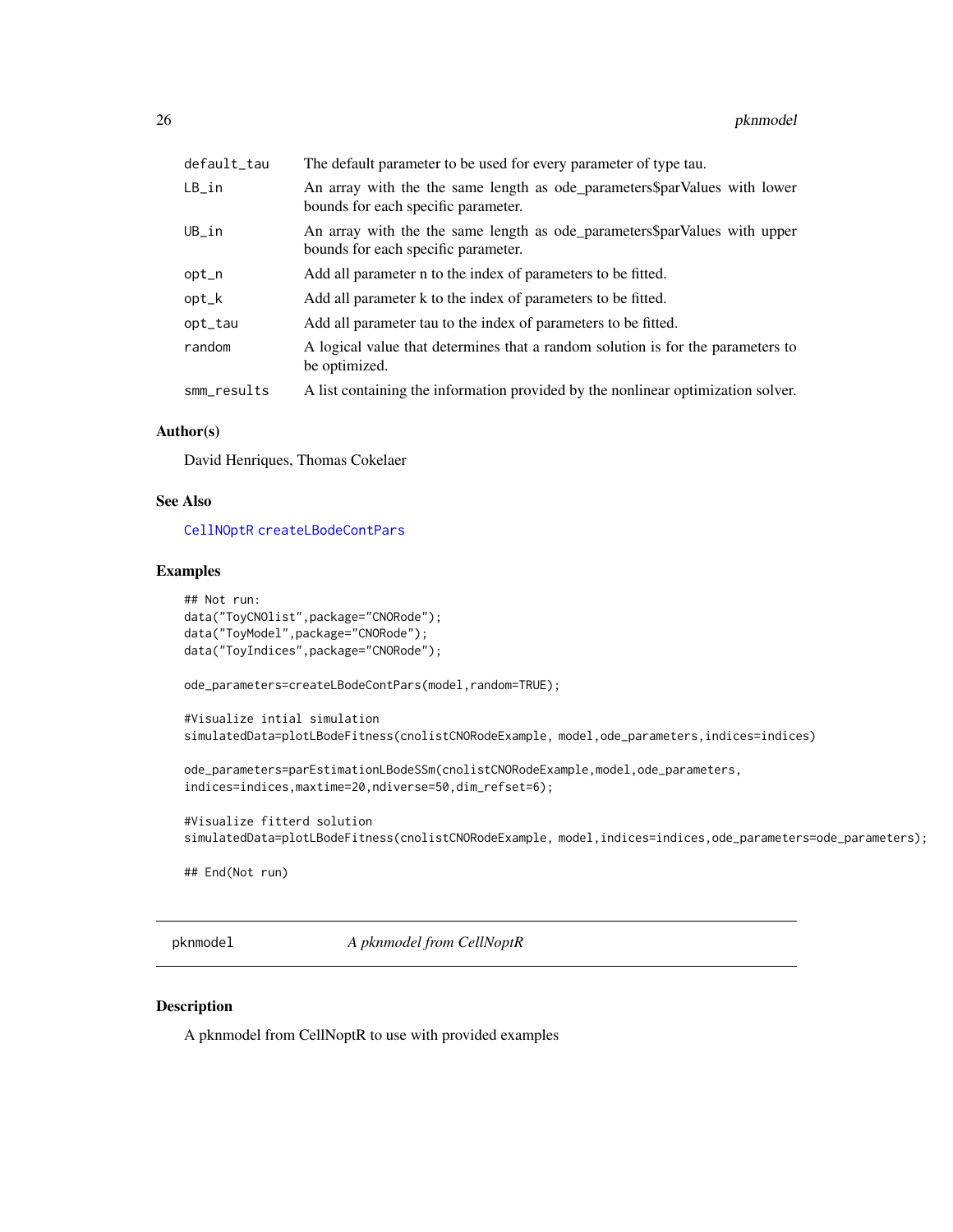<span id="page-26-1"></span><span id="page-26-0"></span>plotLBodeFitness *Plot data against simulated values.*

#### Description

Plots the simulated values with the logic-based ODE against the the data contained contained the data contained in the cnolist. The data values are represented with a black line and the simulated values with a blue line. Additionally this functions returns the the simulated values.

#### Usage

```
plotLBodeFitness(cnolist, model, ode_parameters = NULL, indices = NULL,
 adjMatrix = NULL, time = 1, verbose = 0, transfer_function = 3, reltol = 1e-04,
atol = 0.001, maxStepSize = Inf, maxNumSteps = 1e+05, maxErrTestsFails = 50,
    plot_index_signals = NULL, plot_index_experiments = NULL,
plot_index_cues = NULL, colormap="heat", plotParams=list(margin=0.1, width=15, height=12,
                  cmap_scale=1, cex=1.6, ymin=NULL)
```
#### )

| A list containing the experimental design and data.                                                                              |  |
|----------------------------------------------------------------------------------------------------------------------------------|--|
| The logic model to be simulated.                                                                                                 |  |
| ode_parameters A list with the ODEs parameter information. Obtained with createLBodeContPars.                                    |  |
| Indices to map data in the model. Obtained with index Finder function from<br>CellNOptR.                                         |  |
| Model representation in the form of an adjacency matrix. When not provided<br>will be automatically computed based in the model. |  |
| An integer with the index of the time point to start the simulation. Default is 1.                                               |  |
| A logical value that triggers a set of comments.                                                                                 |  |
| transfer_function                                                                                                                |  |
| The type of used transfer. Use 1 for no transfer function, 2 for Hill function and<br>3 for normalized Hill function.            |  |
| Relative Tolerance for numerical integration.                                                                                    |  |
| Absolute tolerance for numerical integration.                                                                                    |  |
| The maximum step size allowed to ODE solver.                                                                                     |  |
| The maximum number of internal steps between two points being sampled be-<br>fore the solver fails.                              |  |
| maxErrTestsFails                                                                                                                 |  |
| Specifies the maximum number of error test failures permitted in attempting one<br>step.                                         |  |
|                                                                                                                                  |  |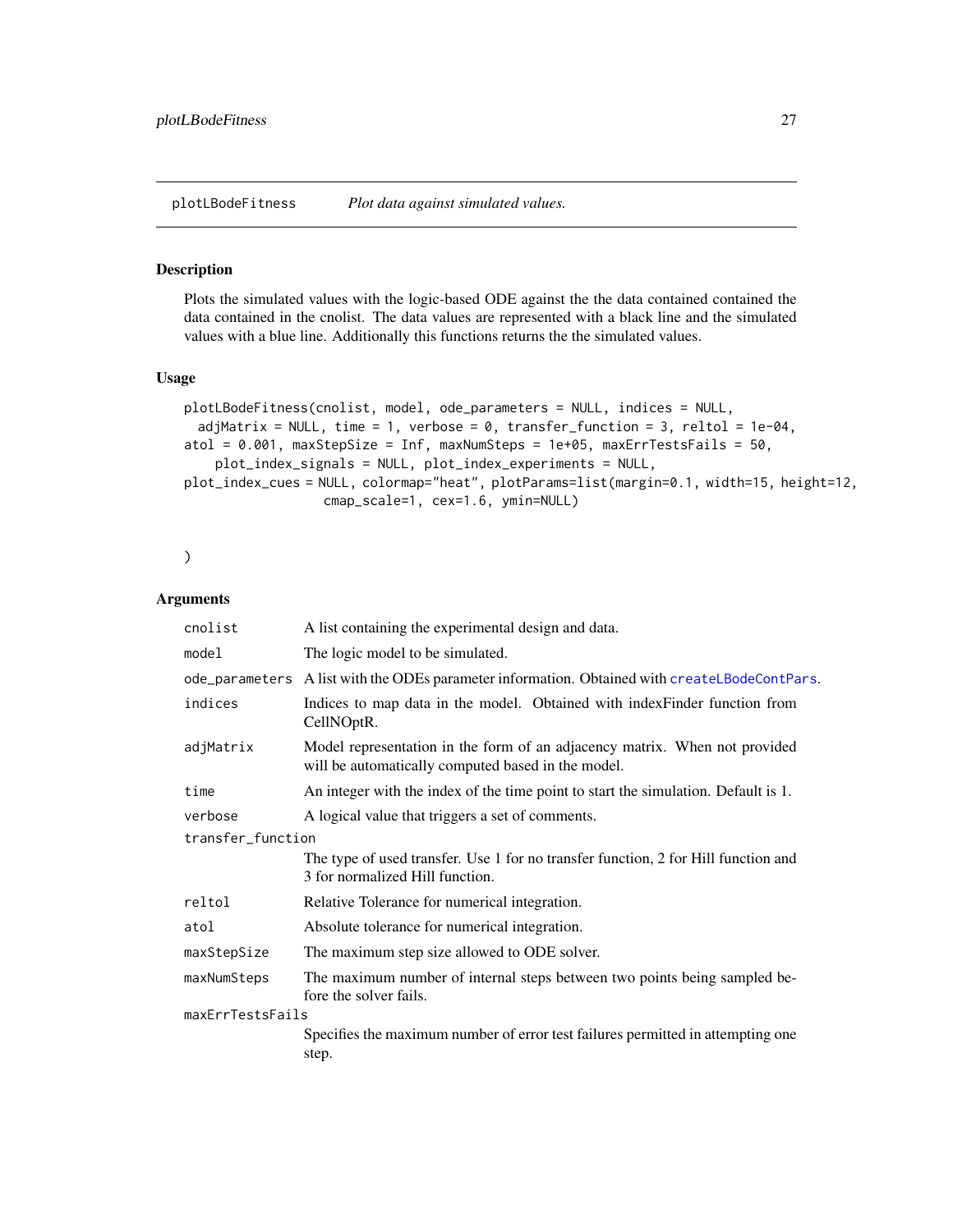<span id="page-27-0"></span>

| plot_index_signals     |            |                                                                                                                 |
|------------------------|------------|-----------------------------------------------------------------------------------------------------------------|
|                        |            | In case you only want to plot some signals, provide an integer vector with the<br>indexes.                      |
| plot_index_experiments |            |                                                                                                                 |
|                        |            | In case you only want to plot some experiments, provide an integer vector with<br>the indexes.                  |
| plot_index_cues        |            |                                                                                                                 |
|                        |            | In case you only want to plot some cues, provide an integer vector with the<br>indexes.                         |
|                        | colormap   | Uses the same colormap as in CellNOptR by default. If set to "green", it uses<br>the deprecated colormap.       |
|                        | plotParams | additional parameters to refine the ploggin. See plotOptimResultsPan function<br>in CellNOptR for more details. |

#### Details

Check [CellNOptR](#page-0-0) for details about the cnolist and the model format. For more details in the configuration of the ODE solver check the CVODES manual.

#### Value

Returns a list with simulated data that has the same structure as the cnolist\$valueSignals. One matrix for each time-point.

#### Author(s)

David Henriques, Thomas Cokelaer

#### See Also

[CellNOptR](#page-0-0) [createLBodeContPars](#page-3-1)

#### Examples

```
library(CNORode)
data("ToyCNOlist",package="CNORode");
data("ToyModel",package="CNORode");
data("ToyIndices",package="CNORode");
ode_parameters=createLBodeContPars(model,random=TRUE);
dataSimulation=plotLBodeFitness(cnolistCNORodeExample, model,indices=indices);
```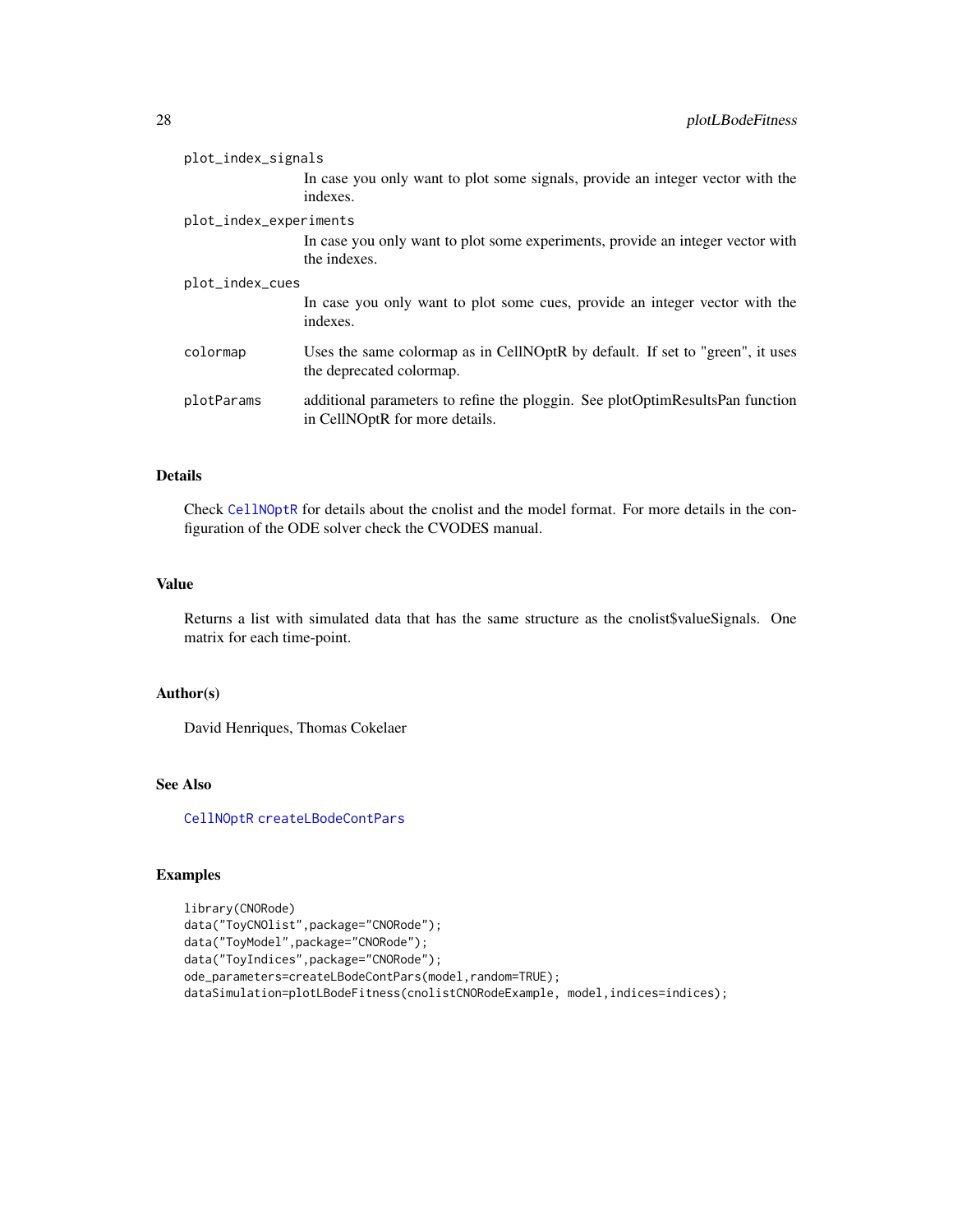<span id="page-28-0"></span>

#### Description

Plots the simulated values of the logic based ODE model. Only dynamic states are plotted, i.e. those that are not inputs. a blue line. Additionally this functions returns the the simulated values.

#### Usage

```
plotLBodeModelSim(cnolist, model, ode_parameters = NULL, indices = NULL,
adjMatrix = NULL, timeSignals=NULL, time = 1, verbose = 0, transfer_function = 3,
reltol = 1e-04, atol = 0.001, maxStepSize = Inf, maxNumSteps = 1e+05,
maxErrTestsFails = 50, large = FALSE, nsplit = 4, show = TRUE)
```

| cnolist           | A list containing the experimental design and data.                                                                              |  |
|-------------------|----------------------------------------------------------------------------------------------------------------------------------|--|
| model             | The logic model to be simulated.                                                                                                 |  |
|                   | ode_parameters A list with the ODEs parameter information. Obtained with createLBodeContPars.                                    |  |
| indices           | Indices to map data in the model. Obtained with indexFinder function from<br>CellNOptR.                                          |  |
| adjMatrix         | Model representation in the form of an adjacency matrix. When not provided<br>will be automatically computed based in the model. |  |
| timeSignals       | An array containing a different timeSignals. If you use this argument, it will<br>also modify the dimensions from valueSignals.  |  |
| time              | An integer with the index of the time point to start the simulation. Default is 1.                                               |  |
| verbose           | A logical value that triggers a set of comments.                                                                                 |  |
| transfer_function |                                                                                                                                  |  |
|                   | The type of used transfer. Use 1 for no transfer function, 2 for Hill function and<br>3 for normalized Hill function.            |  |
| reltol            | Relative Tolerance for numerical integration.                                                                                    |  |
| atol              | Absolute tolerance for numerical integration.                                                                                    |  |
| maxStepSize       | The maximum step size allowed to ODE solver.                                                                                     |  |
| maxNumSteps       | The maximum number of internal steps between two points being sampled be-<br>fore the solver fails.                              |  |
| maxErrTestsFails  |                                                                                                                                  |  |
|                   | Specifies the maximum number of error test failures permitted in attempting one<br>step.                                         |  |
| large             | Boolean variable defining if the plot should split into several subplots.                                                        |  |
| nsplit            | In case the large plot options is selected define how many subplots will exist.<br>Default is 4.                                 |  |
| show              | Boolean variable defining if we shold plot the CNO list object.                                                                  |  |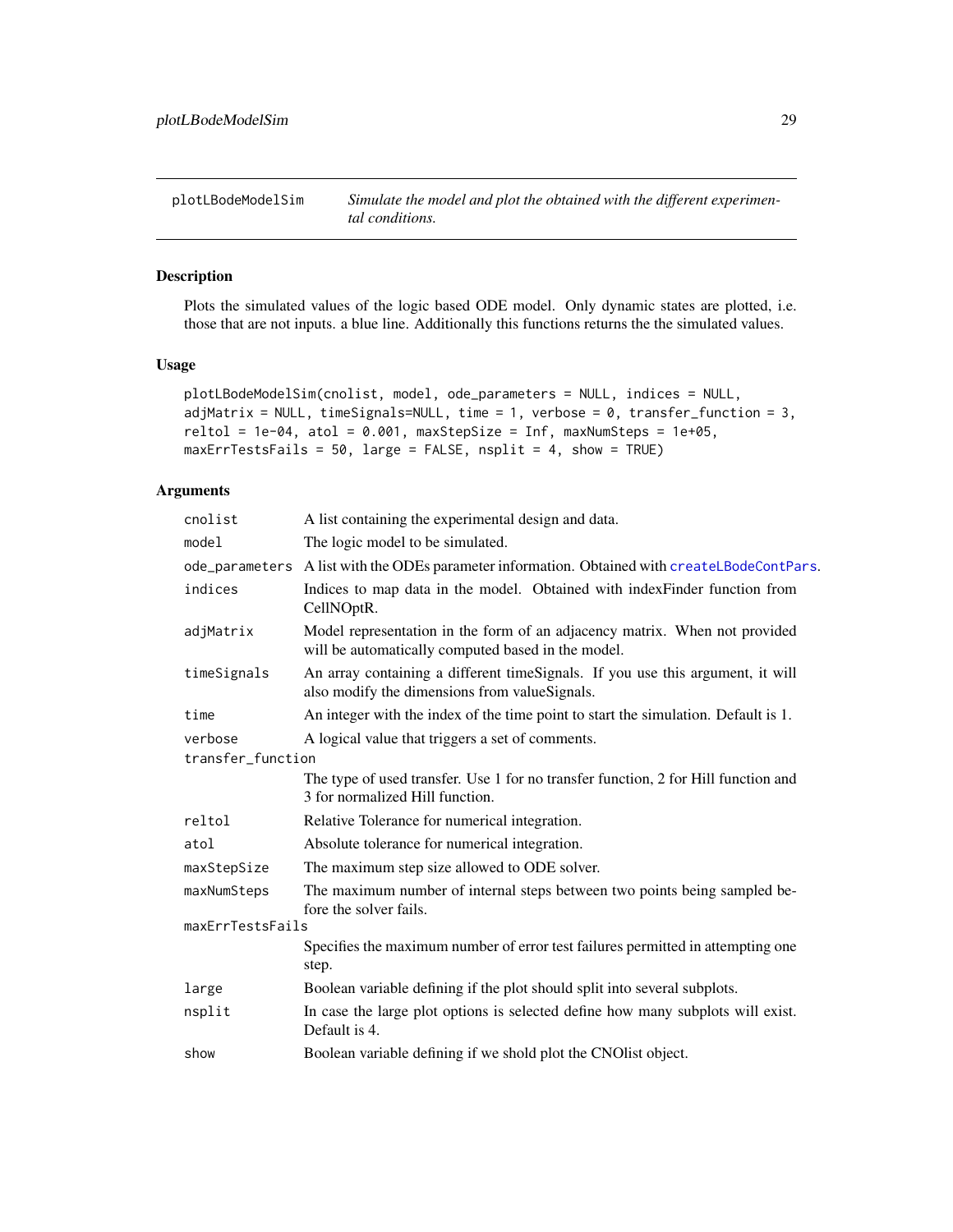#### <span id="page-29-0"></span>Value

Returns a list with simulated Model values. One matrix of size number of species by number of experimental conditions for each time-point.

#### Author(s)

David Henriques, Thomas Cokelaer

#### See Also

[CellNOptR](#page-0-0) [createLBodeContPars](#page-3-1)

#### Examples

```
library(CNORode)
data("ToyCNOlist",package="CNORode");
data("ToyModel",package="CNORode");
data("ToyIndices",package="CNORode");
modelSimulation=plotLBodeModelSim(cnolistCNORodeExample, model,indices=indices);
```
runCNORode *runCNORode*

#### Description

A one-line wrapper of the CNORode pipeline

#### Usage

```
runCNORode(
 model,
  data,
  compression = TRUE,
  results_folder = "CNORode_results",
  cutNONC = TRUE,
  expansion = FALSE,
 LB_n = 1,
 LB_k = 0.1,
 LB\_tau = 0.01,
 UB_n = 5,
 UB_k = 0.9,
 UB\_tau = 10,
  default_n = 3,
  default_k = 0.5,
  default\_tau = 1,
  opt_n = TRUE,opt_k = TRUE,opt\_tau = TRUE,
```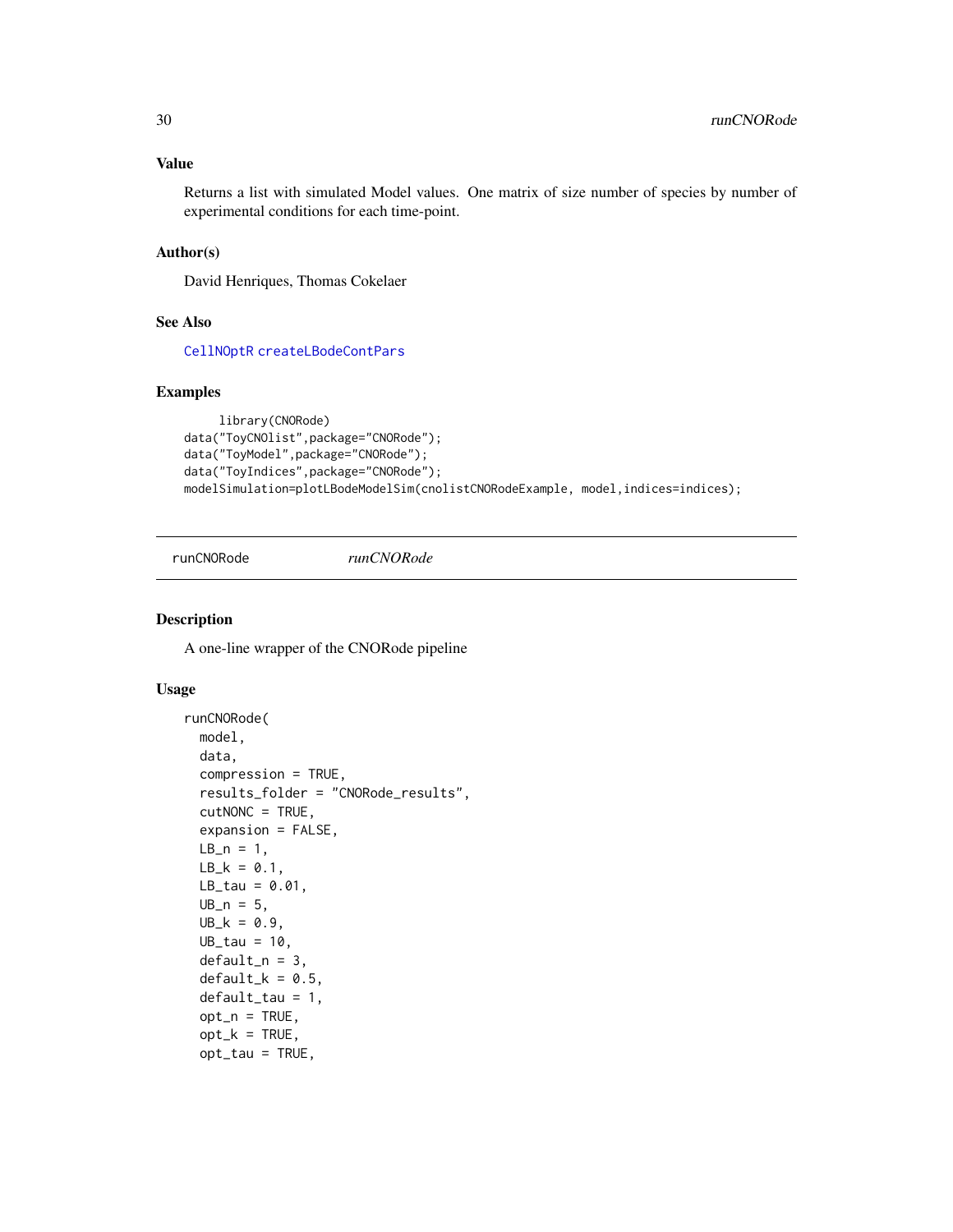#### <span id="page-30-0"></span>runCNORode 31

```
random = TRUE,
 maxeval = 1e+05,
 maxtime = 60,
 transfer_function = 3,
 nan\_fac = 1,
 lambda\_tau = 0,
 lambda_k = 0\mathcal{L}
```

| model             | A filename of prior knowledge network (PKN) in the SIF format                                                       |
|-------------------|---------------------------------------------------------------------------------------------------------------------|
| data              | A measurement filename in the MIDAS format                                                                          |
| compression       | compress the prior knowledge network (TRUE), see preprocessing                                                      |
|                   | results_folder results folder for the analysis.                                                                     |
| cutNONC           | cut non-observable non-controllable node from PKN (TRUE), see preprocessing                                         |
| expansion         | expand OR gates in the PKN (FALSE), see preprocessing                                                               |
| $LB_n$            | lower bound on parameter n, see createLBodeContPars                                                                 |
| $LB_k$            | lower bound on parameter k, see createLBodeContPars                                                                 |
| LB_tau            | lower bound on parameter tau, see createLBodeContPars                                                               |
| $UB_n$            | upper bound on parameter n, see createLBodeContPars                                                                 |
| $UB_k$            | upper bound on parameter k, see createLBodeContPars                                                                 |
| UB_tau            | upper bound on parameter tau, see createLBodeContPars                                                               |
| default_n         | default value of parameter n, see createLBodeContPars                                                               |
| default_k         | default value of parameter k, see createLBodeContPars                                                               |
| default_tau       | default value of parameter tau, see createLBodeContPars                                                             |
| opt_n             | should parameter n be optimised, see createLBodeContPars                                                            |
| opt_k             | should parameter k be optimised, see createLBodeContPars                                                            |
| opt_tau           | should parameter tau be optimised, see createLBodeContPars                                                          |
| random            | initial parameter vector generation (TRUE: random, FALSE: half of the LB-UB)                                        |
| maxeval           | maximum number of funciton evaluations in the optimisation, see parEstimationLBodeSSm                               |
| maxtime           | maximum CPU time (in seconds) spent on optimisation before calling final re-<br>finement, see parEstimationLBodeSSm |
| transfer_function |                                                                                                                     |
|                   | trandfer function types represented by the edges, see parEstimationLBodeSSm                                         |
| nan_fac           | penalty for NA simulations, see parEstimationLBodeSSm                                                               |
| lambda_tau        | regularisation penalty for tau parameters, see parEstimationLBodeSSm                                                |
| lambda k          | regularisation penalty for k parameters for optimisation, see parEstimationLBodeSSm                                 |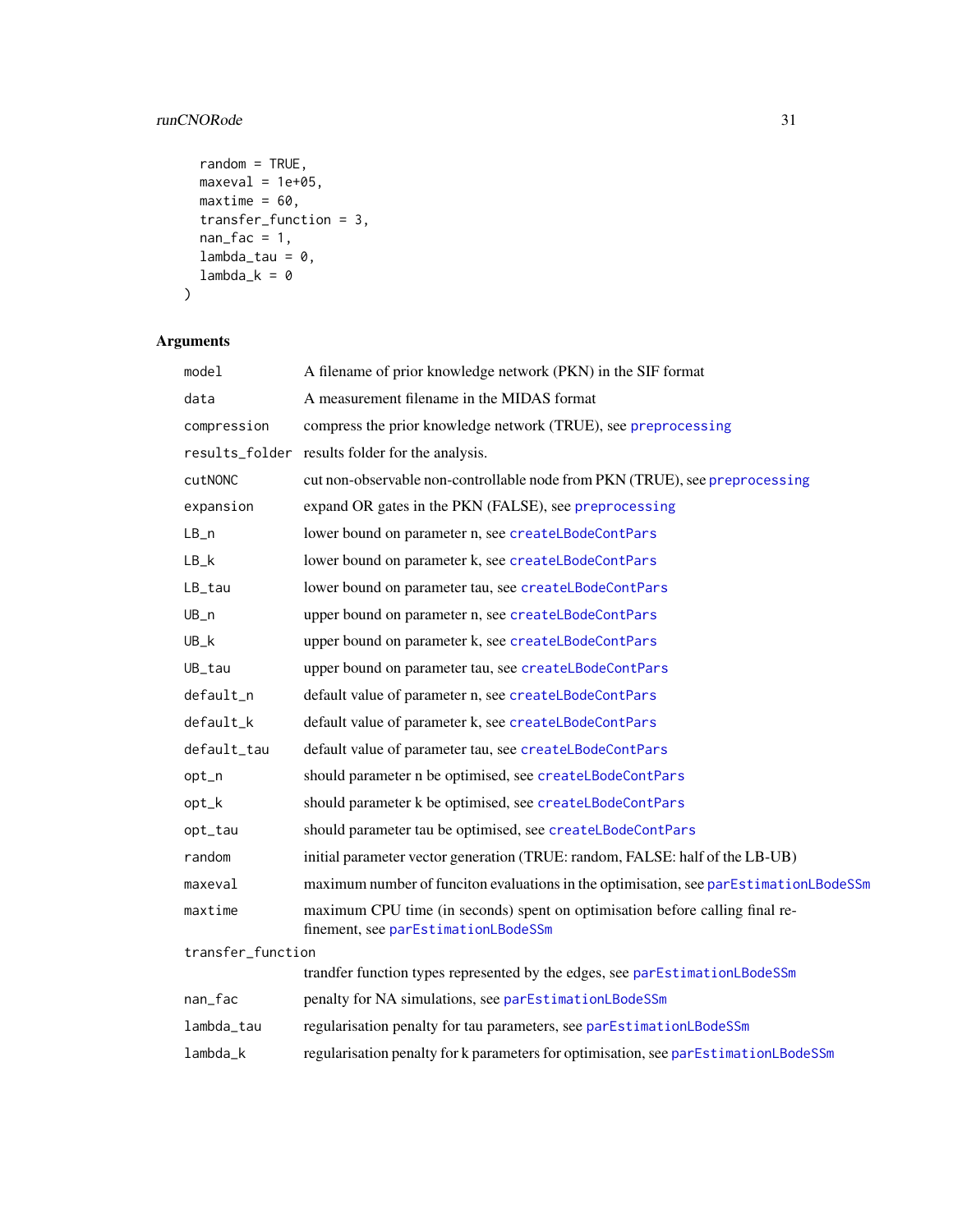#### Examples

```
## Not run:
model = system.file("extdata", "ToyModelMMB_FeedbackAnd.sif",package="CNORode")
data = system.file("extdata", "ToyModelMMB_FeedbackAnd.csv", package="CNORode")
res = runCNORode(model,data,results_folder = "./results")
```
## End(Not run)

simdata2cnolist *converts output of getLBodeModelSim to cnolist*

#### Description

This function converts the simulated data returned by getLBodeModelSim into a valid CNOlist data structure.

#### Usage

```
simdata2cnolist(sim_data, cnolist, model)
```
#### Arguments

| sim data | structure returned by getLBodeModelSim              |
|----------|-----------------------------------------------------|
| cnolist  | A list containing the experimental design and data. |
| model    | The logic model to be simulated.                    |

#### Value

a CNOlist

#### Author(s)

Thomas Cokelaer

#### See Also

[CellNOptR](#page-0-0) [createLBodeContPars](#page-3-1)

#### Examples

```
data('ToyCNOlist',package='CNORode');
data('ToyModel',package='CNORode');
data('ToyIndices',package='CNORode');
simdata = getLBodeModelSim(cnolistCNORodeExample, model, indices=indices)
cnolist = simdata2cnolist(simdata, cnolistCNORodeExample, model)
cnolist = simdata2cnolist(simdata, cnolistCNORodeExample, model)
```
<span id="page-31-0"></span>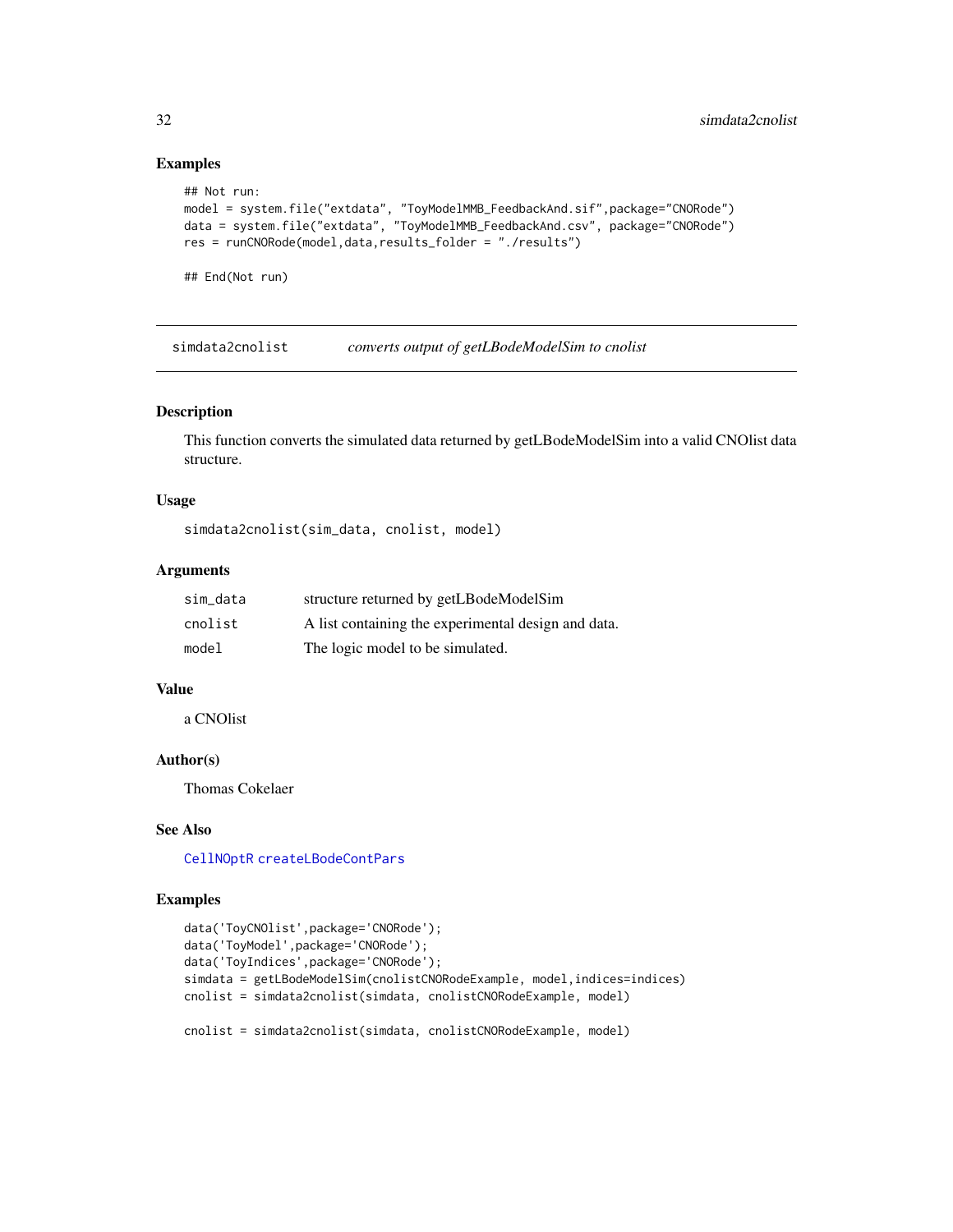<span id="page-32-0"></span>

#### Description

This function receives a set of inputs, namely the cnolist and the model and returns a list with the same size of the cnolist\$valueSignals.

#### Usage

```
simulate(cnolist, model, ode_parameters=NULL, indices=NULL,
adjMatrix=NULL, time=1, verbose=0, transfer_function=3,
reltol=1e-04, atol=0.001, maxStepSize=Inf, maxNumSteps=1e+05,
maxErrTestsFails=50)
```
#### Arguments

| cnolist                                                                                            | A list containing the experimental design and data.                                                                   |  |
|----------------------------------------------------------------------------------------------------|-----------------------------------------------------------------------------------------------------------------------|--|
| model                                                                                              | A list with the ODEs parameter information. Obtained with createLBodeContPars.                                        |  |
| ode_parameters                                                                                     | A list with the ODEs parameter information. Obtained with makeParameterList<br>function.                              |  |
| indices<br>Indices to map data in the model. Obtained with indexFinder function from<br>CellNOptR. |                                                                                                                       |  |
| adjMatrix                                                                                          | The adjacency matrix. Recomputed if not provided                                                                      |  |
| time                                                                                               | An integer with the index of the time point to start the simulation. Default is 1.                                    |  |
| verbose                                                                                            | A logical value that triggers a set of comments.                                                                      |  |
| transfer_function                                                                                  |                                                                                                                       |  |
|                                                                                                    | The type of used transfer. Use 1 for no transfer function, 2 for Hill function and<br>3 for normalized Hill function. |  |
| reltol                                                                                             | Relative Tolerance for numerical integration.                                                                         |  |
| atol                                                                                               | Absolute tolerance for numerical integration.                                                                         |  |
| maxStepSize                                                                                        | The maximum step size allowed to ODE solver.                                                                          |  |
| maxNumSteps                                                                                        | The maximum number of internal steps between two points being sampled be-<br>fore the solver fails.                   |  |
| maxErrTestsFails                                                                                   |                                                                                                                       |  |
|                                                                                                    | Specifies the maximum number of error test failures permitted in attempting one<br>step.                              |  |
|                                                                                                    |                                                                                                                       |  |

#### Details

Check [CellNOptR](#page-0-0) for details about the cnolist and the model format. For more details in the configuration of the ODE solver check the CVODES manual.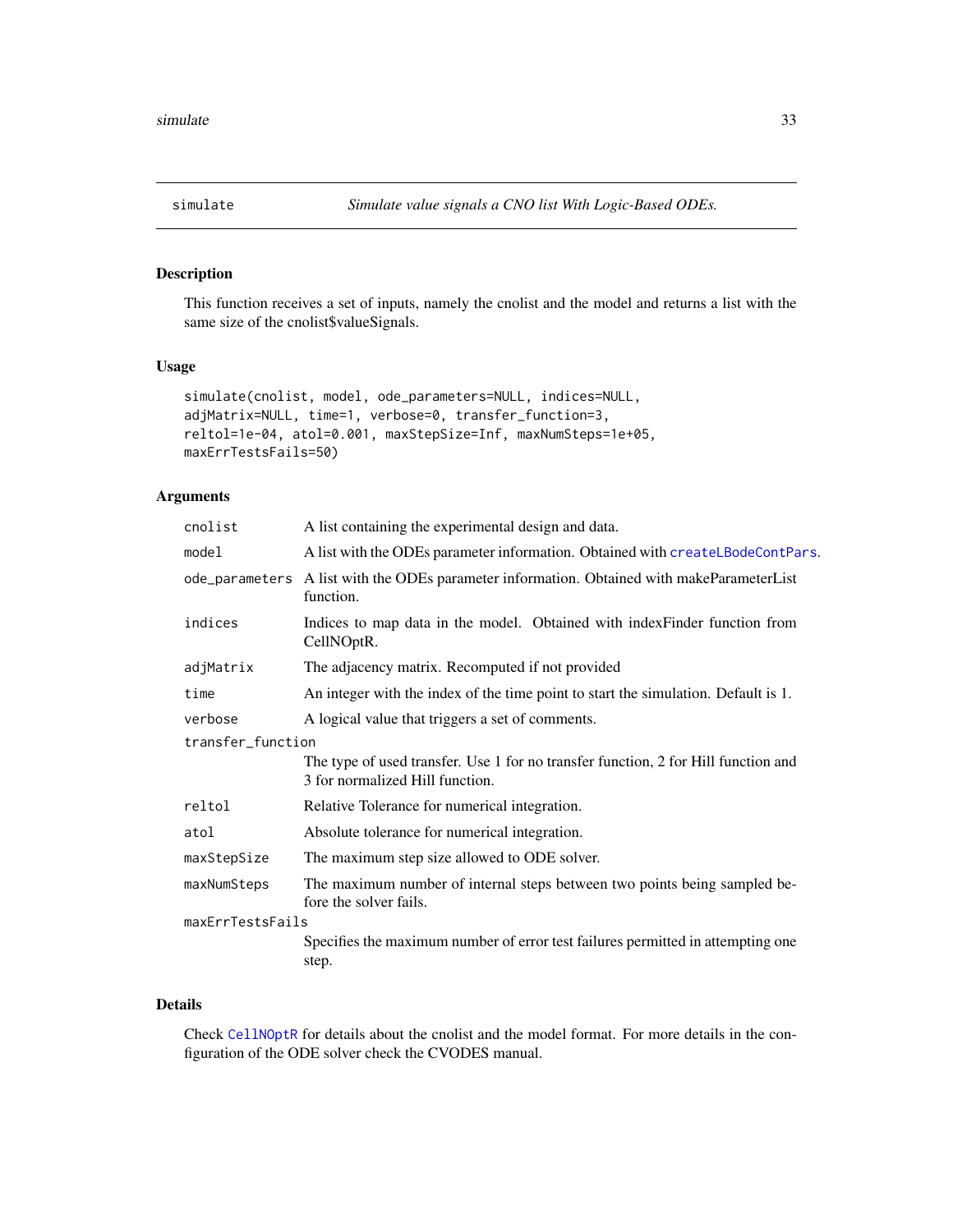#### <span id="page-33-0"></span>Value

Returns a list with simulated data that has the same structure as the cnolist\$valueSignals. One matrix for each time-point.

#### Author(s)

David Henriques, Thomas Cokelaer

#### See Also

[CellNOptR](#page-0-0) [parEstimationLBode](#page-19-1) [parEstimationLBodeSSm](#page-23-1)

#### Examples

```
library(CNORode)
data("ToyCNOlist",package="CNORode");
data("ToyModel",package="CNORode");
data("ToyIndices",package="CNORode");
dataSimulation = simulate(cnolistCNORodeExample, model,indices=indices);
```